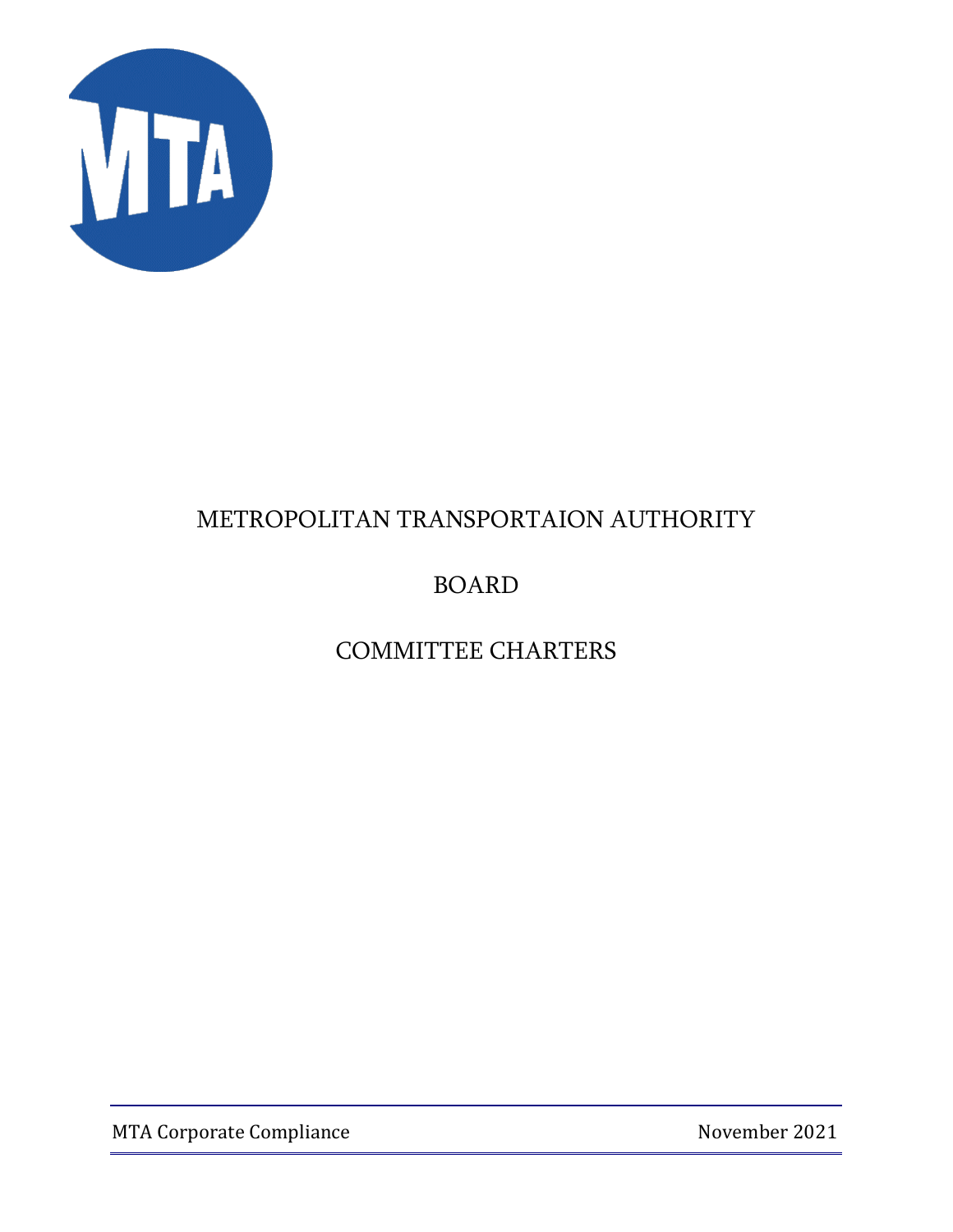

# **AUDIT COMMITTEE**

This Charter for the Audit Committee was adopted by the Board Chair and a majority of the members of the Board of the Metropolitan Transportation Authority, a public benefit corporation established under the laws of the State of New York (together with any other entity or corporation for which the members of the Metropolitan Transportation Authority serve as a board of directors, the "MTA"), as amended on March 21, 2018.

## **I. PURPOSE**

The Audit Committee (the "Committee") shall assist and provide guidance to the Board Chair and the Board in monitoring and overseeing (a) the conduct of the MTA's financial reporting process, the application of accounting principles, and the engagement of the MTA's outside accountants; (b) the MTA's internal controls and risk management systems; and (c) general matters relating to legal, regulatory and ethical compliance at the MTA (hereinafter referred to as the "Purpose").

#### **II. COMMITTEE AUTHORITY**

The Committee's role is one of oversight. In carrying out this oversight function, the chairperson of the Committee (the "Committee Chair") and the vice-chairperson of the Committee (the "Committee Vice-Chair") shall have additional responsibilities, as set forth in Section VI of this Charter. The Committee Chair and/or the Committee Vice-Chair regularly shall report to the entire Committee their findings with respect to these additional responsibilities and refer to the entire Committee for its consideration any matter relating thereto as the Committee Chair and/or the Committee Vice-Chair deem necessary or appropriate. MTA Audit Services' and Corporate Compliance's organizational independence is derived from their reporting structure as they report to the MTA Audit Committee and MTA Board Chair.

Notwithstanding these oversight responsibilities, the MTA and each of its subsidiary corporations and affiliates are responsible for preparing their own financial statements and the respective outside auditors are responsible for auditing the respective financial statements. The Committee, the Committee Chair, and the Committee Vice-Chair recognize that the Auditor General and the outside auditors have more time, knowledge and detailed information about the MTA and each of its subsidiary corporations and affiliates than do Committee members. Consequently, in carrying out its oversight responsibilities, no member of the Committee shall be deemed to provide (i) any expert or special assurance as to the financial statements of the MTA or of any subsidiary corporation or affiliate or (ii) any professional certification as to the work of any outside auditor.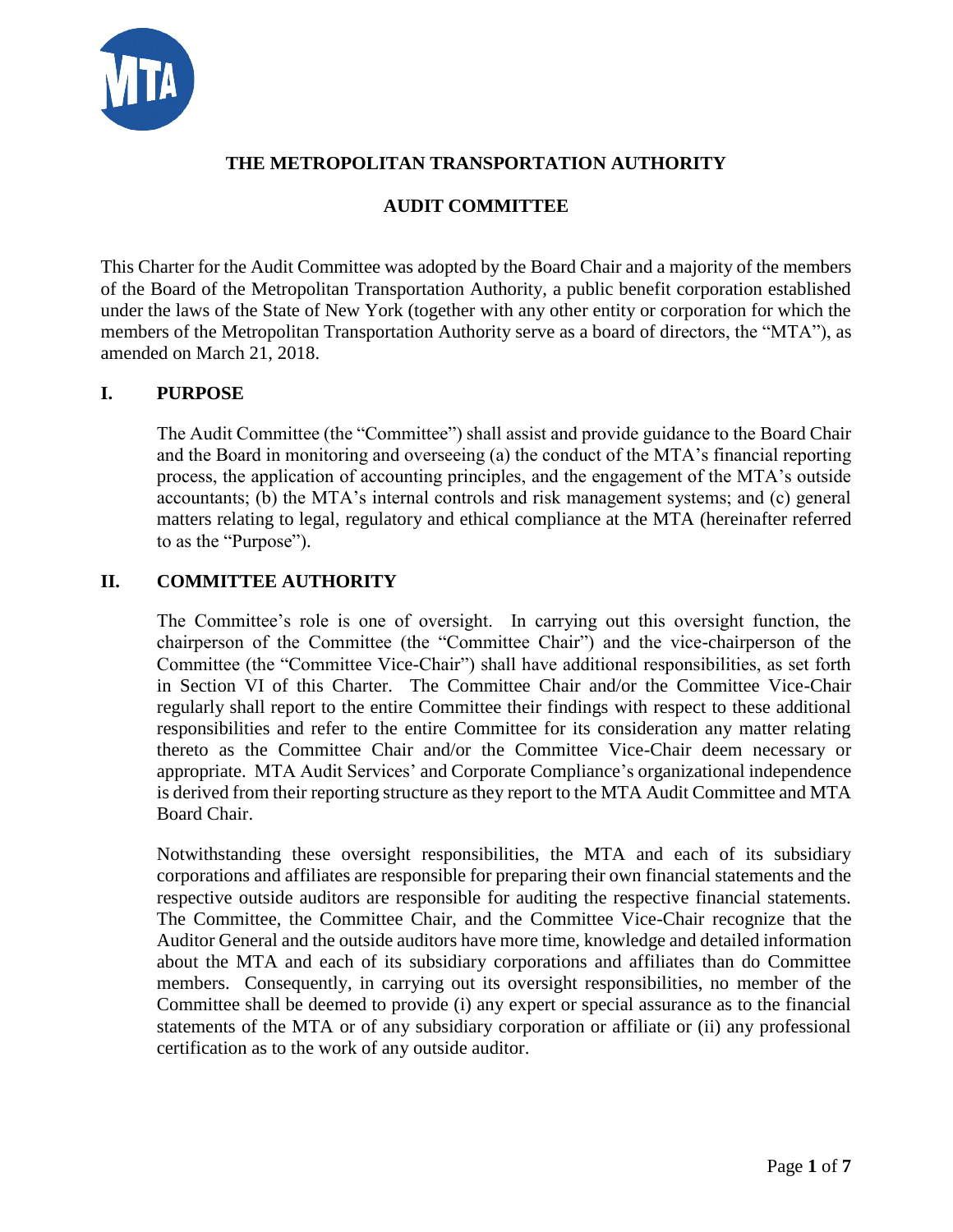In discharging its role, the Committee is empowered to investigate any matter brought to its attention. To facilitate any such investigation, the Committee Chairman and/or Vice Chairman shall have access to all books, records, facilities and staff of the MTA (including any of its subsidiary corporations or affiliates).

The foregoing is not intended to alter or curtail existing rights of individual board members to access books, records or staff in connection with the performance of their fiduciary duties as board members. With the prior approval of the Board Chair or a majority of the Board, the Committee may retain, compensate and/or terminate outside counsel, auditors or other experts as it deems necessary and will receive adequate funding from the MTA to engage such advisors in accordance with MTA procedures. A majority vote during a Board meeting at which a quorum is present shall constitute such approval by the Board.

## **III. COMMITTEE MEMBERSHIP**

The Committee shall consist of at least 3 or more members of the Board, appointed by the Board Chair. If not otherwise a member of the Committee, each Vice-Chair of the Board shall be an ex officio member of the Committee. The Board Chair shall appoint the chairperson and vice chairperson of the Committee. In the absence of the chairperson at a meeting of the Committee, the vice chairperson shall chair such meeting. In the absence of the chairperson and the vice chairperson, the Board Chair shall appoint a temporary chairperson to chair such meeting. A member of the Committee may be removed, for cause or without cause, by the Board Chair.

At least one committee member shall have accounting or financial management expertise. No member of the Committee shall be employed by (a) the MTA, or (b) a private entity that does, or is likely to do, business with the MTA.

#### **IV. COMMITTEE MEETINGS**

The Committee shall meet on a regularly-scheduled basis at least 4 times per year, and more frequently as circumstances dictate. The Committee will cause to be kept adequate minutes of all its proceedings and records of any action taken and will report on its proceedings and any action taken to the next full meeting of the Board. Committee members will be furnished with copies of the minutes of each meeting. Meetings of the Committee shall be open to the public, and the Committee shall be governed by the rules regarding public meetings set forth in the applicable provisions of the Public Authorities Law and Article 7 of the Public Officers Law that relate to public notice, public speaking and the conduct of executive session. The Committee may form and assign responsibilities to subcommittees when appropriate.

The Committee may request that any member of the Board, the Auditor General, the Chief Compliance Officer, any officer or staff of the MTA, or any other persons whose advice and counsel are sought by the Committee, attend any meeting of the Committee to provide such pertinent information at the Committee requests. The Auditor General shall (1) furnish the Committee with all material information pertinent to matters appearing on the Committee agenda relating to the Purpose, (2) provide the chairperson of the Committee with all information regarding the Purpose that is material to the Committee's monitoring and oversight of the Purpose, and (3) inform the chairperson of the Committee of any matters not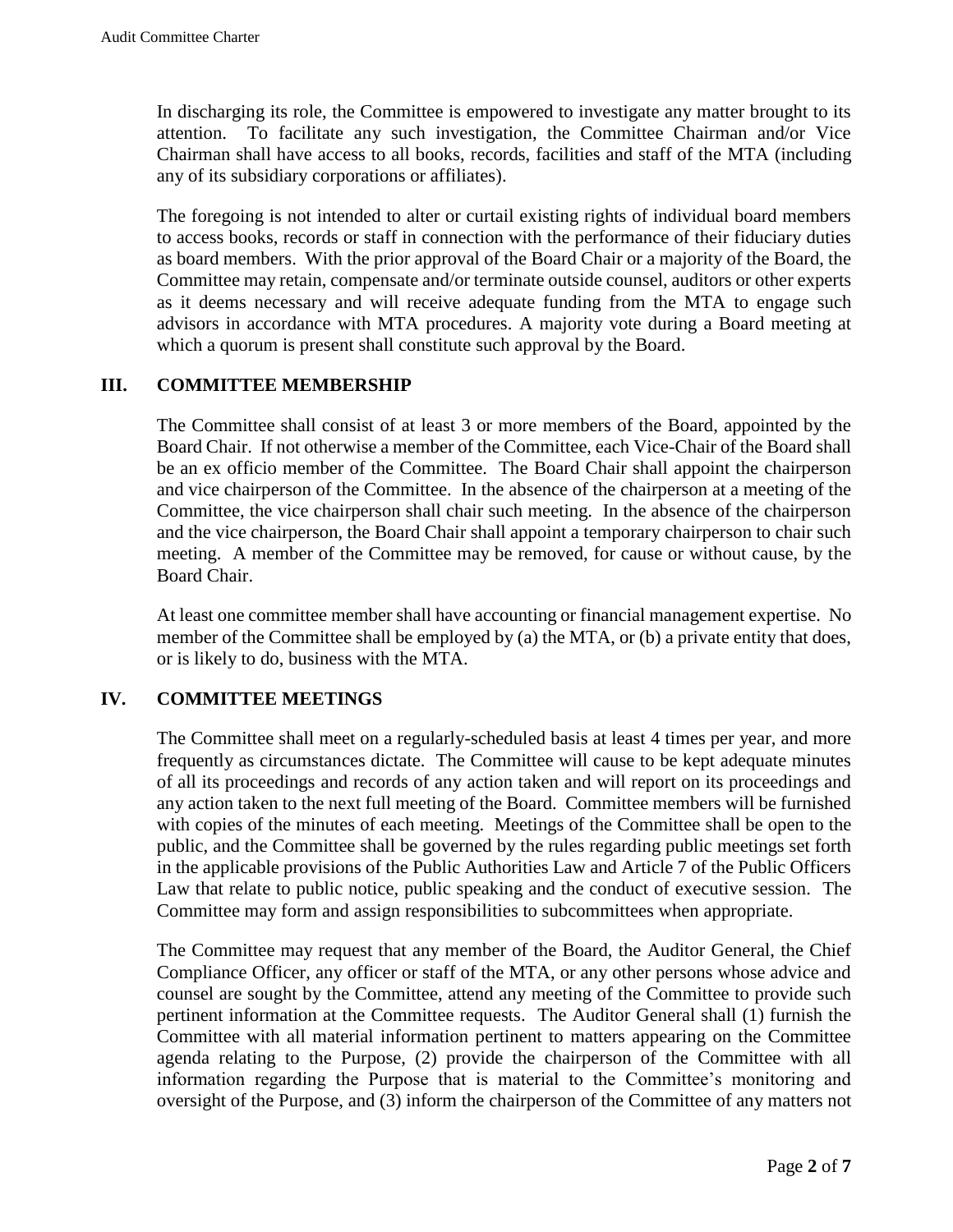already on the Committee agenda that should be added to the agenda in order for the Committee to be adequately monitoring and overseeing the Purpose.

#### **V. COMMITTEE REPORTS**

The chairperson of the Committee shall report on the Committee's proceedings, and any recommendations made.

#### **VI. KEY RESPONSIBILITIES OF COMMITTEE CHAIR AND VICE-CHAIR**

The following responsibilities are set forth as a guide. The Committee chairperson and the Committee Vice-chairperson are authorized to carry out these and such other responsibilities assigned by the Committee, the Board Chair or the Board, from time to time, and take any actions reasonably related to the mandate of this Charter.

To assist the Committee in fulfilling its purpose, the Committee chairperson and/or the Committee Vice-chairperson shall:

#### *Auditors, Financial Statements & Accounting Policies:*

- 1. review and discuss with the Auditor General, the relevant MTA employees, the outside auditor, and the internal auditors any audit problems or difficulties encountered in the course of audit work, including any restrictions on the scope of activities or access to required information and advise the Committee as to how to resolve any disagreements regarding financial reporting;
- 2. review and discuss with the Auditor General and outside auditor significant accounting and reporting issues, including complex or unusual transactions and highly judgmental areas, and recent professional and regulatory pronouncements, and understand their impact on the financial statements;
- 3. inquire as to the outside auditor's view of the accounting treatment related to significant new transactions or other significant matters or events not in the ordinary course of business;
- 4. review and discuss with the Auditor General, the relevant MTA employees, and the outside auditor and any material financial or non-financial arrangements that do not appear on the financial statements of the MTA (or of any subsidiary corporation or affiliate);
- 5. review and discuss with the Auditor General and the outside auditor: (i) any accounting adjustments that were noted or proposed by the auditors but were "passed" (as immaterial or otherwise), (ii) any communications between the audit team and the audit firm's national office respecting auditing or accounting issues presented by the engagement and (iii) any "management" or "internal control" letter issued, or proposed to be issued, by any outside auditor to the MTA (including to any subsidiary corporation or affiliate);
- 6. review with the Auditor General and the outside auditor the periodic financial statements and footnotes of the MTA (and of each subsidiary corporation or affiliate, as applicable) and discussing the adequacy of the system of internal controls and the appropriateness of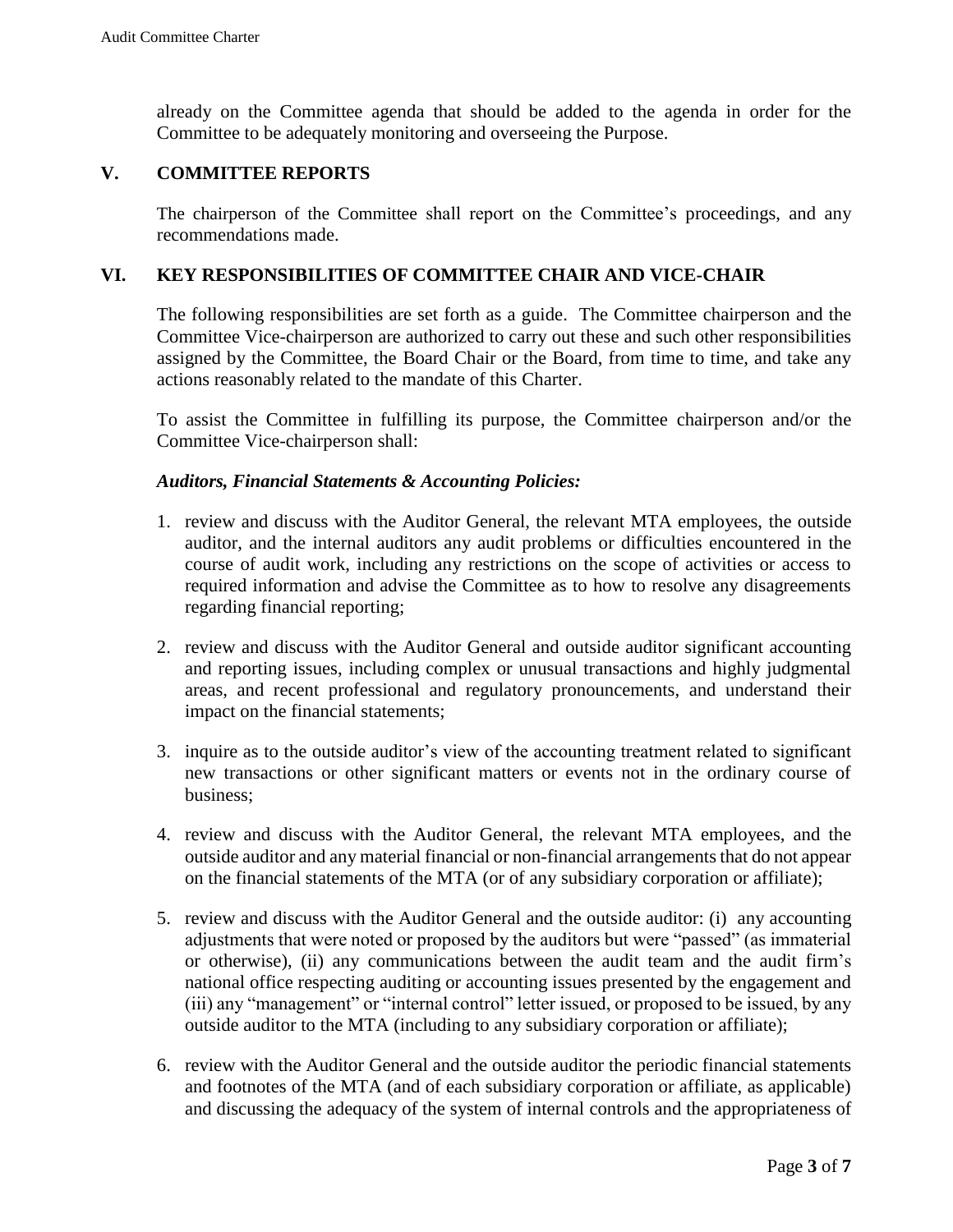the accounting principles used, and the judgments made, in the preparation of such periodic financial statements;

7. meet annually (or more frequently if necessary) with each respective outside auditor (without the Auditor General or any other officers or staff of the MTA present) to discuss the periodic financial statements of the MTA (and of each subsidiary corporation or affiliate, as applicable);

#### *Internal Controls & Risk Management:*

- 8. together with the Auditor General and the Chief Compliance Officer, review, discuss and (if necessary) investigate compliance with MTA policies and/or refer instances of noncompliance to the MTA Inspector General for investigation;
- 9. review and discuss with the Auditor General, the Chief Compliance Officer, the relevant employees of the MTA, and the outside auditor: (i) any significant deficiencies in the design or operation of the internal controls of the MTA, including information technology security and system controls (ii) any fraud, whether or not material, involving MTA and (iii) related findings and recommendations of the outside auditors together with management's responses;
- 10. review the scope of the external auditors' assessment of internal controls over financial reporting, and obtain reports on significant findings and recommendations, together with management's responses;
- 11. review and discuss with the Auditor General, the Chief Compliance Officer, the relevant MTA employees, and the outside auditor the MTA's risk assessment and risk management systems, and oversee the underlying policies with respect to risk assessment and risk management;
- 12. together with the Auditor General and the Chief Compliance Officer, serve as the point of contact for the MTA Inspector General, including by reviewing all reports and draft reports delivered to the MTA by the MTA Inspector General, and being available to meet with the MTA Inspector General as part of the Inspector General's audits of the MTA's books and records;
- 13. recognizing the statutory obligations of the MTA Inspector General, and without denigrating from those obligations, seek to communicate with the MTA Inspector General with respect to any matter the Committee Chair and/or Vice Chair, the entire Committee, the Board Chair, the Board or the MTA Inspector General deem appropriate;

#### *Miscellaneous:*

- 14. submit to the entire Committee for its consideration any matters (including matters relating to the foregoing) that the Committee Chair and/or Committee Vice-Chair deem should appropriately be considered by the entire Committee; and
- 15. report regularly to the Committee on the findings and recommendations of the Committee Chair and the Committee Vice-Chair relating to the forgoing, and on any other matters the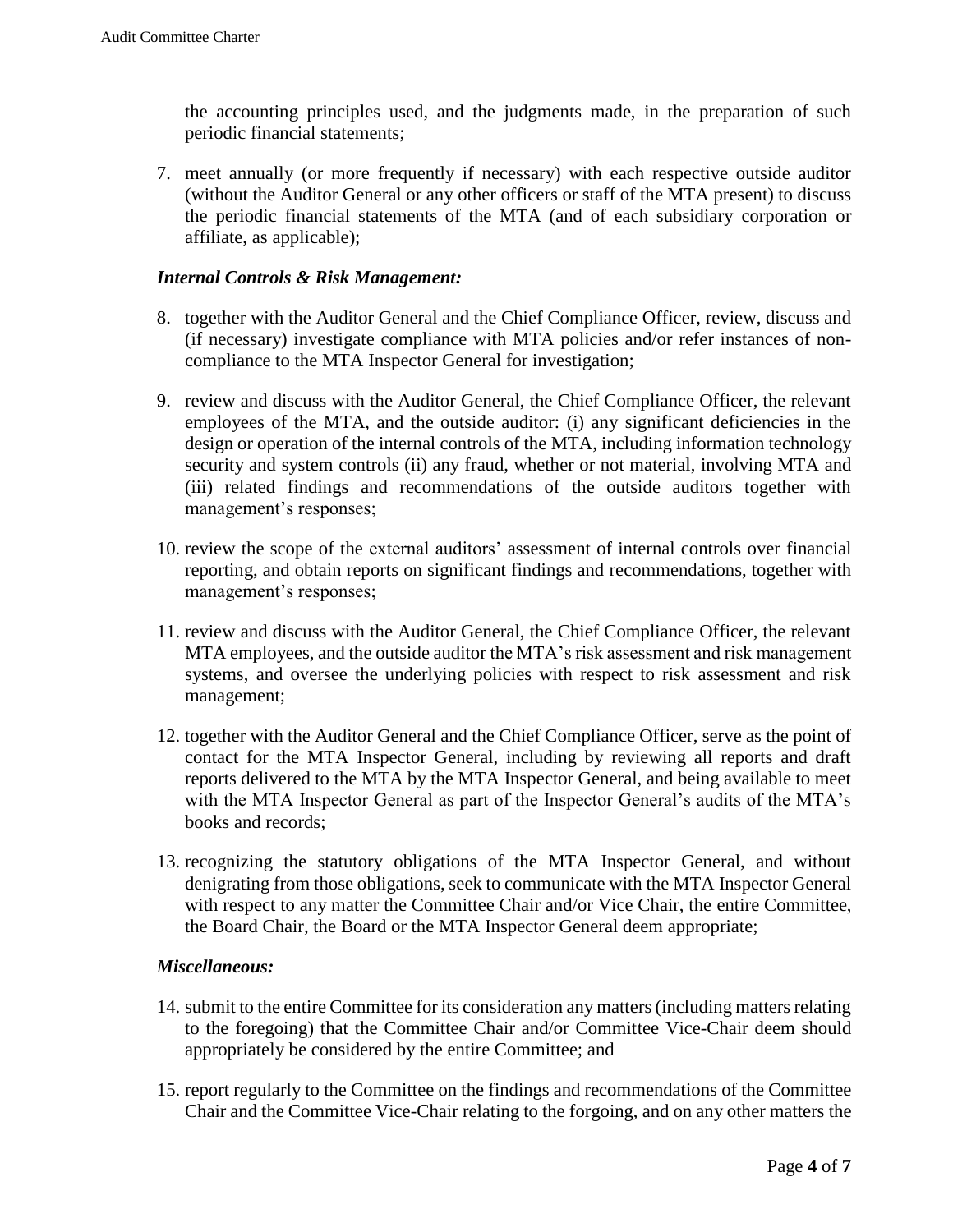Committee Chair and/or the Committee Vice-Chair deem appropriate or the Committee, the Board Chair or the Board request.

#### **VII. KEY RESPONSIBILITIES OF THE COMMITTEE**

The following responsibilities are set forth as a guide with the understanding that the Committee may diverge as appropriate given the circumstances. The Committee is authorized to carry out these and such other responsibilities assigned by the Board Chair or the Board, from time to time, and take any actions reasonably related to the mandate of this Charter.

To fulfill its purpose, the Committee shall:

#### *Auditors, Financial Reporting & Accounting Policies:*

- 1. in consultation with the Auditor General and the officer primarily responsible for the finances of the MTA and each subsidiary corporation and affiliate, oversee the work of the MTA's outside auditor and provide guidance to the Board Chair and the Board with respect to the appointment (and if appropriate dismissal), evaluation, compensation of the outside MTA's auditors;
- 2. review and provide guidance to the Board with respect to pre-approving all auditing and non-auditing services provided by the outside auditor to the MTA;
- 3. provide guidance to the Board with respect to, and approve, the annual audit plan and any subsequent major changes to it and the risk assessment as proposed by the Auditor General in consultation with the MTA Chairman/CEO and the President of each subsidiary and affiliated corporation;
- 4. review and discuss with the Auditor General, relevant MTA employees, and the outside auditor: (i) any significant audit findings during the year, including the status of previous audit recommendations; (ii) internal audit's activity's performance relative to its plan; (iii) any changes required in the scope of the audit plan; (iv) the audit budget and staffing; and (v) the coordination of audit efforts, status of the internal audit plan and the adequacy of internal audit resources (both numbers and capabilities);
- 5. on a regular basis, meet with the external auditors to discuss any matters that the committee or internal audit believes should be discussed;
- 6. review the external auditors' proposed audit scope and approach, including coordination of audit effort with internal audit;
- 7. review and discuss with the Auditor General, relevant MTA employees, and the outside auditor accounting policies that may be viewed as critical, all matters required to be communicated to the committee under generally accepted auditing standards, as well as any recent or proposed significant changes in MTA accounting policies; and inquire as to the outside auditors' views as to the application of accounting principles;
- 8. monitor the consistency and comparability of the financial reporting processes of the MTA;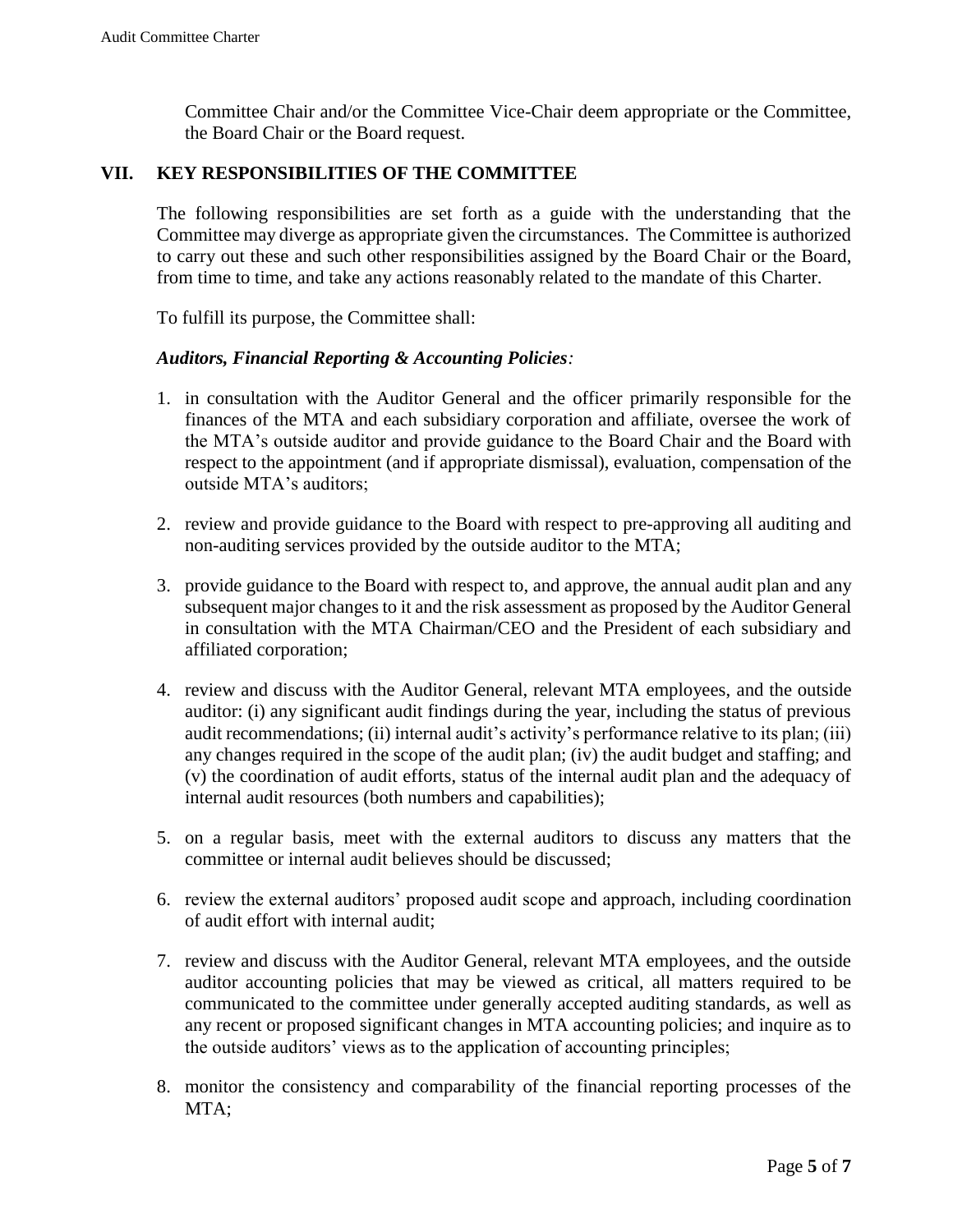- 9. monitor the integrity, consistency and comparability of the financial reports and other financial information provided by the MTA to any other governmental or regulatory body, the public or other users thereof, including reconciliations where necessary;
- 10. review and provide guidance to the Board with respect to the appointment, compensation, and (if necessary) dismissal of the Auditor General;
- 11. at least annually, review with the Auditor General a report by the outside auditor describing: (i) such outside auditor's internal quality-control procedures; (ii) any material issues raised by the most recent internal quality-control review, or peer review, of the firm, or by any inquiry or investigation by governmental or professional authorities, within the preceding five years, regarding one or more independent audits carried out by the firm, and any steps taken to deal with any such issues; and (iii) all relationships between the outside auditor and the MTA (or any subsidiary corporation or affiliate);
- 12. on an annual basis, in each case together with the Auditor General: (i) review a formal written statement from the outside auditor delineating all relationships between such outside auditor and the MTA; (ii) actively engage in a dialogue with the outside auditor with respect to any disclosed relationships or services that may impact the objectivity and independence of such outside auditor and take appropriate action in response to such outside auditor's report to satisfy itself of such auditor's independence; (iii) consider whether, in the interest of assuring continuing independence of the outside auditor, the MTA's respective outside auditors should be rotated; and (iv) set clear hiring policies for employees or former employees of the outside auditors;

#### *Internal Controls & Risk Management:*

- 13. review and discuss with the Auditor General, the Chief Compliance Officer, the relevant MTA employees, and the outside auditor the adequacy of the MTA's internal and disclosure controls and procedures;
- 14. together with the Chief Compliance Officer, review and discuss with the relevant MTA employees, and the outside auditor any significant risks or exposures and assess the steps such employees have taken to minimize such risks;
- 15. review periodically with the Chief Compliance Officer and the General Counsels of the MTA and each subsidiary corporation and affiliate: (i) legal and regulatory matters that may have a material impact on the financial statements of the MTA (or any subsidiary corporation of affiliate); and (ii) the scope and effectiveness of compliance policies and programs;

#### *Ethics & Conflicts of Interests:*

16. together with the Chief Compliance Officer, review periodically with the relevant MTA employees (i) the process for communicating the code of conduct to company personnel; (ii) the level of compliance with all applicable ethics codes, guidelines, and regulations; and, (iii) the performance of the MTA Ethics and Compliance programs;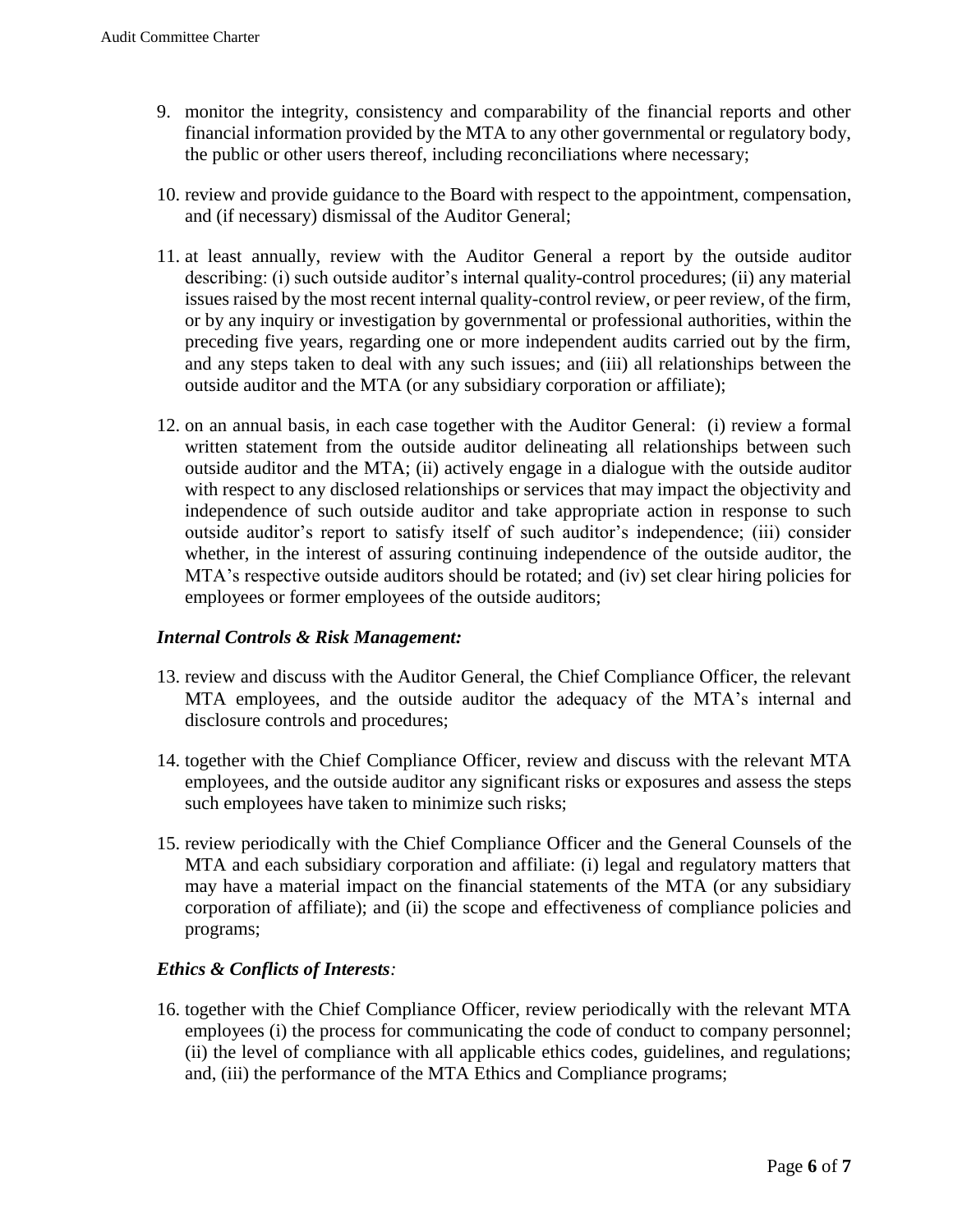#### *Miscellaneous:*

- 17. set the annual work plan for the Committee;
- 18. conduct an annual self-evaluation of the performance of the Committee, including its effectiveness and compliance with this Charter;
- 19. review and reassess the adequacy of this Charter annually;
- 20. approve the internal audit charter;
- 21. consider any matter referred to the entire Committee by the Committee Chair and/or Vice-Chair; and
- 22. report regularly to the Board on Committee findings and recommendations and any other matters the Committee deems appropriate, or the Board Chair or the Board request.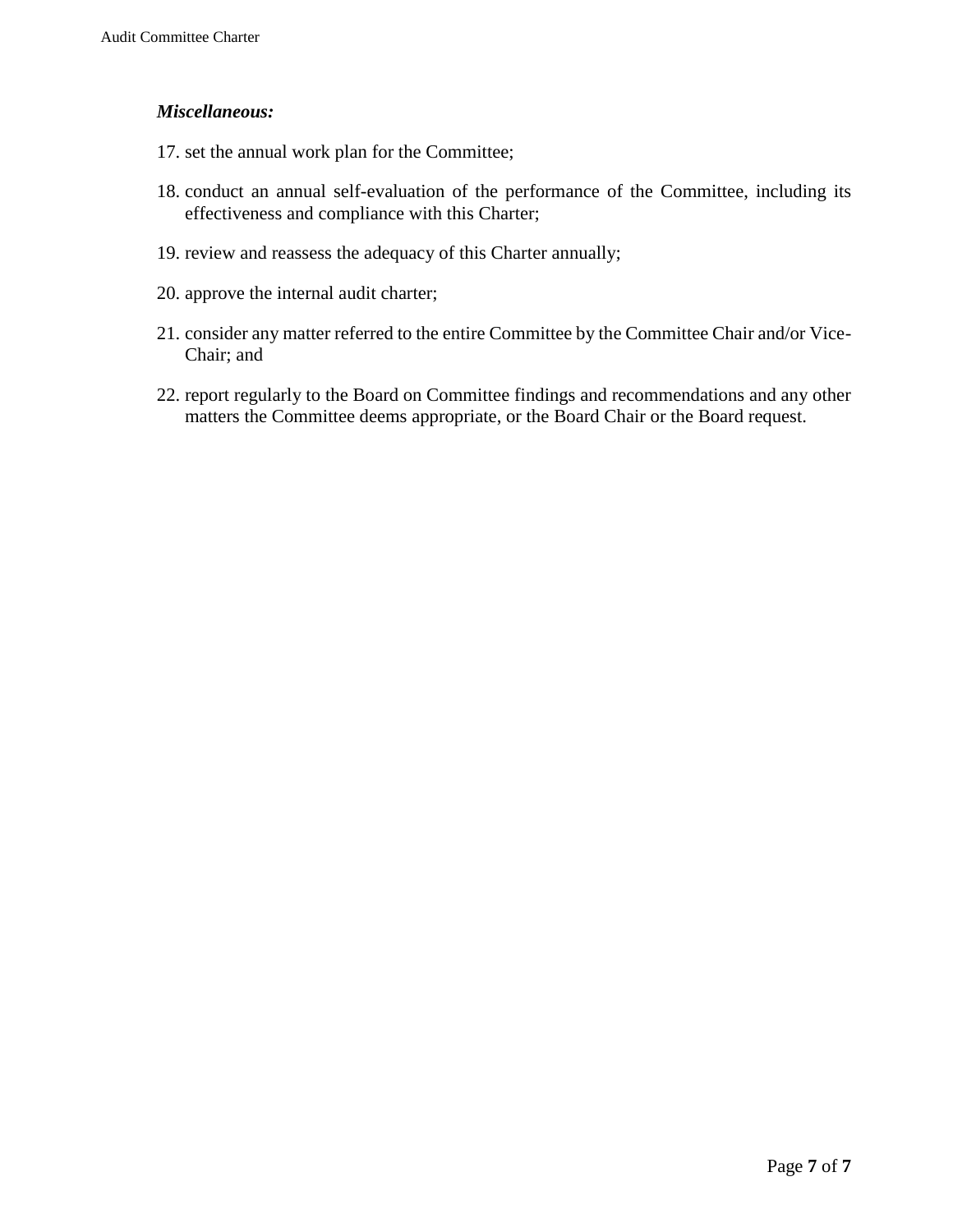

#### **COMMITTEE ON OPERATIONS OF THE TRIBOROUGH BRIDGE AND TUNNEL AUTHORITY**

This Charter for the Committee on Operations of the Triborough Bridge and Tunnel Authority was adopted by the Board Chair and a majority of the members of Board of the Metropolitan Transportation Authority, a public benefit corporation established under the laws of the State of New York (together with any other entity or corporation for which the members of the Metropolitan Transportation Authority serve as a board of directors, the "MTA"), as amended on November 17, 2021.

#### **I. PURPOSE**

The Committee on Operations of the Triborough Bridge and Tunnel Authority (the "Committee") shall assist the Board Chair and the Board in fulfilling their responsibility to monitor and oversee the operations of the Triborough Bridge and Tunnel Authority.

#### **II. COMMITTEE AUTHORITY**

In discharging its role, the Committee is empowered to investigate any matter brought to its attention. To facilitate any such investigation, the chairperson of the Committee shall have access to all books, records, facilities and staff of the MTA and/or the B&T. The foregoing is not intended to alter or curtail existing rights of individual Board members to access books, records or staff in connection with the performance of their fiduciary duties as Board members.

#### **III. COMMITTEE MEMBERSHIP**

The Committee shall consist of 3 or more members of the Board, appointed by the Board Chair. If not otherwise a member of the Committee, each Vice-Chair of the Board shall be an ex officio member of the Committee. The Board Chair shall appoint the chairperson of the Committee. In the absence of the chairperson at a meeting of the Committee, the Board Chair shall appoint a temporary chairperson to chair such meeting. A member of the Committee may be removed, for cause or without cause, by the Board Chair.

## **IV. COMMITTEE MEETINGS**

The Committee shall meet on a regularly-scheduled basis at least 11 times per year, and more frequently as circumstances dictate. The Committee shall cause to be kept adequate minutes of all its proceedings, which shall include records of any action taken. Committee members will be furnished with copies of the minutes of each meeting. Meetings of the Committee shall be open to the public, and the Committee shall be governed by the rules regarding public meetings set forth in the applicable provisions of the Public Authorities Law and Article 7 of the Public Officers Law that relate to public notice, public speaking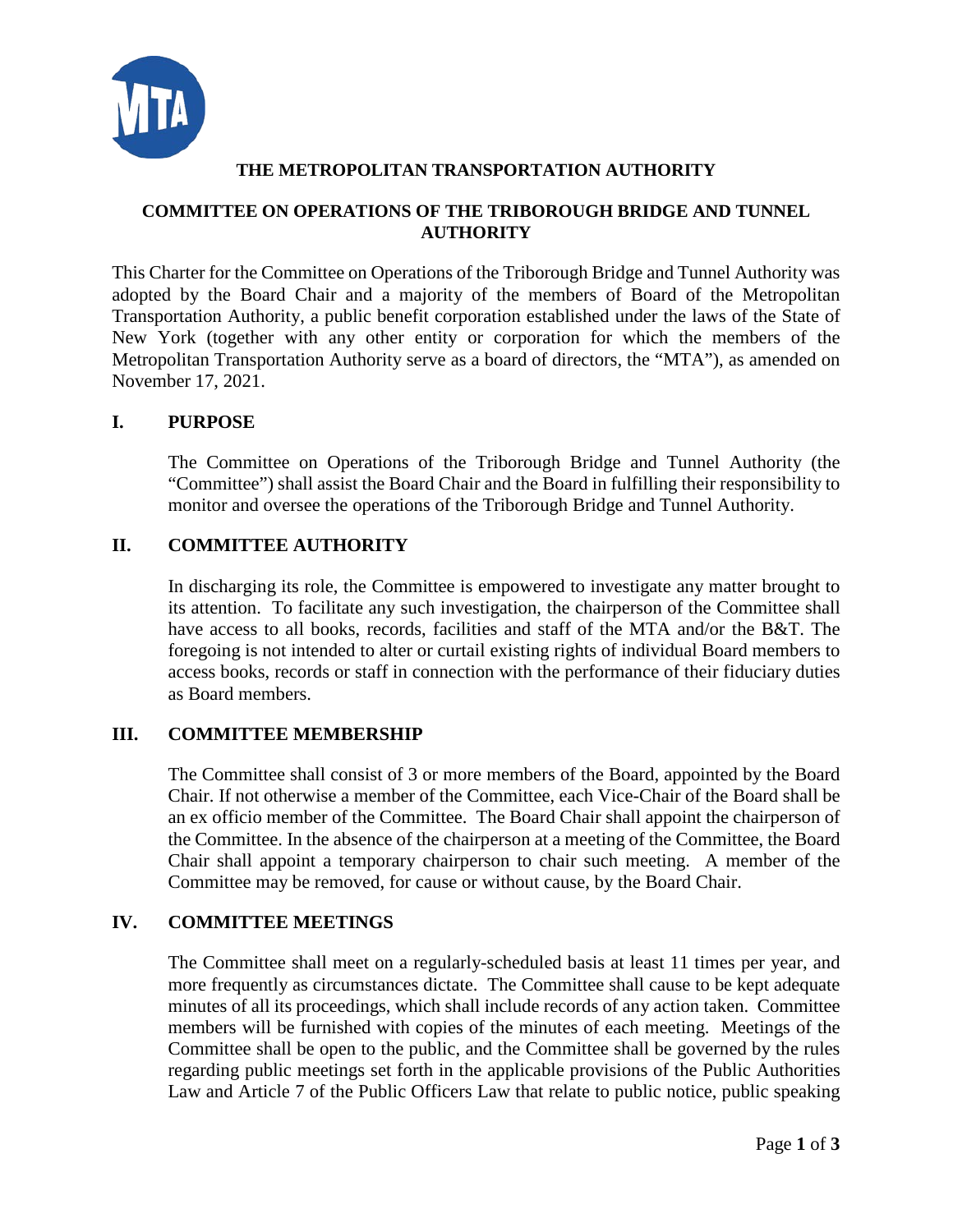and the conduct of executive session. The Committee may form and assign responsibilities to subcommittees when appropriate.

The Committee may request that any member of the Board, the Auditor General, any officer or staff of the MTA, B&T, or any other person whose advice and counsel are sought by the Committee, attend any meeting of the Committee to provide such pertinent information at the Committee requests. The President of the B&T shall (1) furnish the Committee with all material information pertinent to matters appearing on the Committee agenda relating to his or her organization, (2) provide the chairperson of the Committee with all information regarding the affairs of his or her organization that is material to the Committee's monitoring and oversight of the operations of such organization, and (3) inform the chairperson of the Committee of any matters not already on the Committee agenda that should be added to the agenda in order for the Committee to be adequately monitoring and overseeing the operations of his or her organization.

## **V. COMMITTEE REPORTS**

The chairperson of the Committee shall report on the Committee's proceedings, and any recommendations made.

#### **VI. KEY RESPONSIBILITIES**

The following responsibilities are set forth as a guide with the understanding that the Committee may diverge as appropriate given the circumstances. The Committee is authorized to carry out these and such other responsibilities assigned by the Board Chair or the Board from time to time, and take any actions reasonably related to the mandate of this Charter.

To fulfill its purpose, the Committee shall:

- 1. monitor and update the Board Chair and the Board on the operating performance of B&T, including information on the service and conditions of the bridges and tunnels operated by B&T and the operation, maintenance, construction and reconstruction of B&T projects;
- 2. monitor and update the Board Chair and the Board on the safety record of B&T; such monitoring shall include reviewing and monitoring customer and employee safety;
- 3. monitor and update the Board Chair and the Board on the implementation of security programs pertaining to B&T operations and facilities;
- 4. monitor and update the Board Chair and the Board on the finances of B&T, including financial reports the use of funds by the B&T, and the collection and distribution of B&T revenue, such as tolls, fees and rentals charged for the use of B&T projects;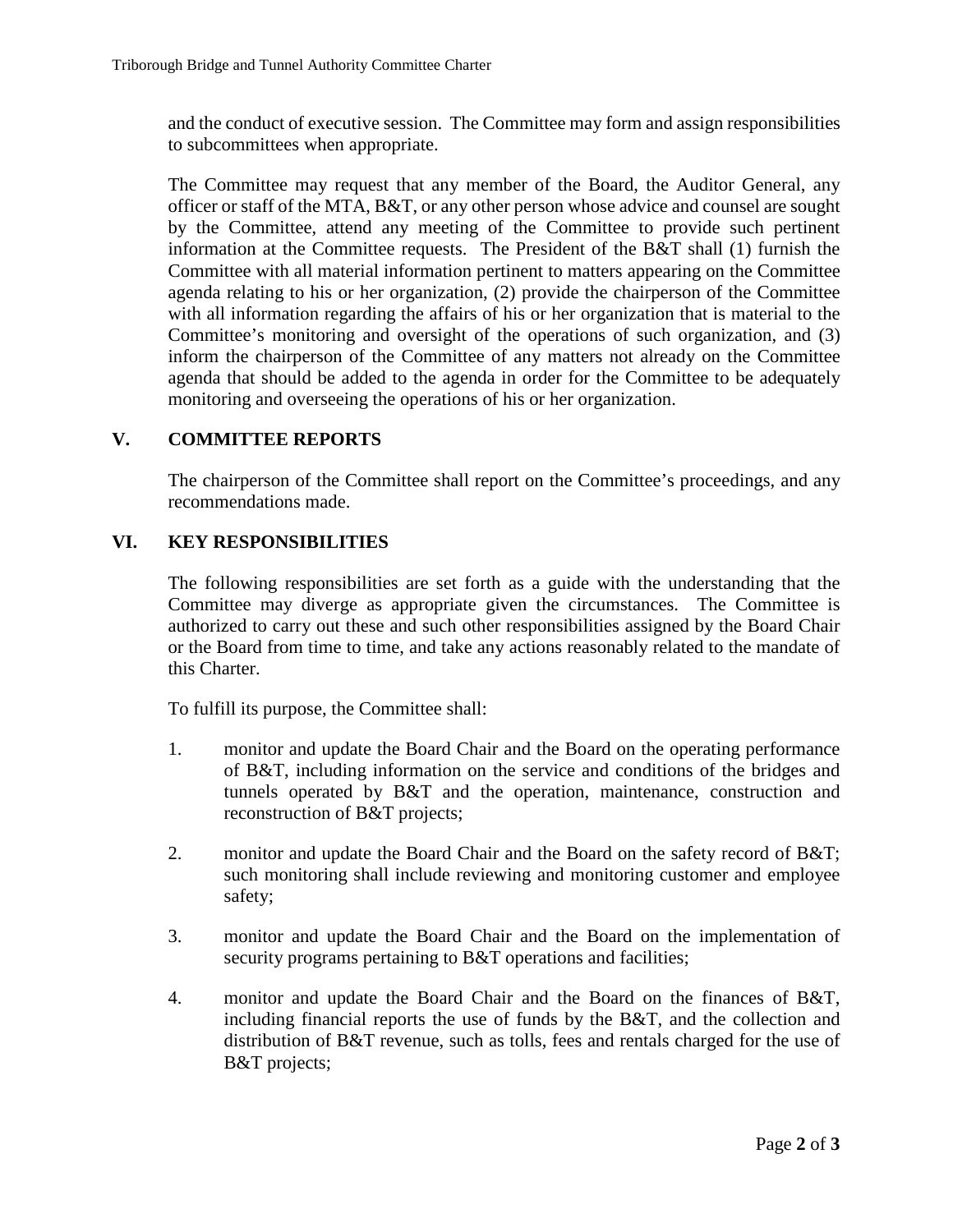- 5. review and make recommendations to the Board Chair and the Board regarding proposed procurement contracts, **other than Capital Program construction, consultant and related contracts and solicitations***,* of B&T that require Board approval;
- 6. review and make recommendations to the Board Chair and the Board on proposed projects of B&T and monitor the status of such projects;
- 7. review and make recommendations to the Board Chair and the Board regarding B&T policy changes;
- 8. facilitate the identification of approaches and solutions that address B&T security issues, including best practices in national and international security respecting transportation operations and facilities and review and make recommendations to the Board Chair and the Board regarding B&T security issues; and
- 9. review periodically with the Counsel of the MTA, the Chief Compliance Officer, and the Counsel of B&T: (i) legal and regulatory matters that may have a material impact on B&T; and(ii) the scope and effectiveness of compliance policies and programs.

- 1. set the annual work plan for the committee;
- 2. conduct an annual self-evaluation of the performance of the Committee, including its effectiveness and compliance with this Charter;
- 3. review and assess the adequacy of this Charter annually; and
- 4. report regularly to the Board Chair and the Board on Committee findings and recommendations and any other matters the Committee deems appropriate or the Board Chair or the Board requests, and maintain minutes or other records of Committee meetings and activities.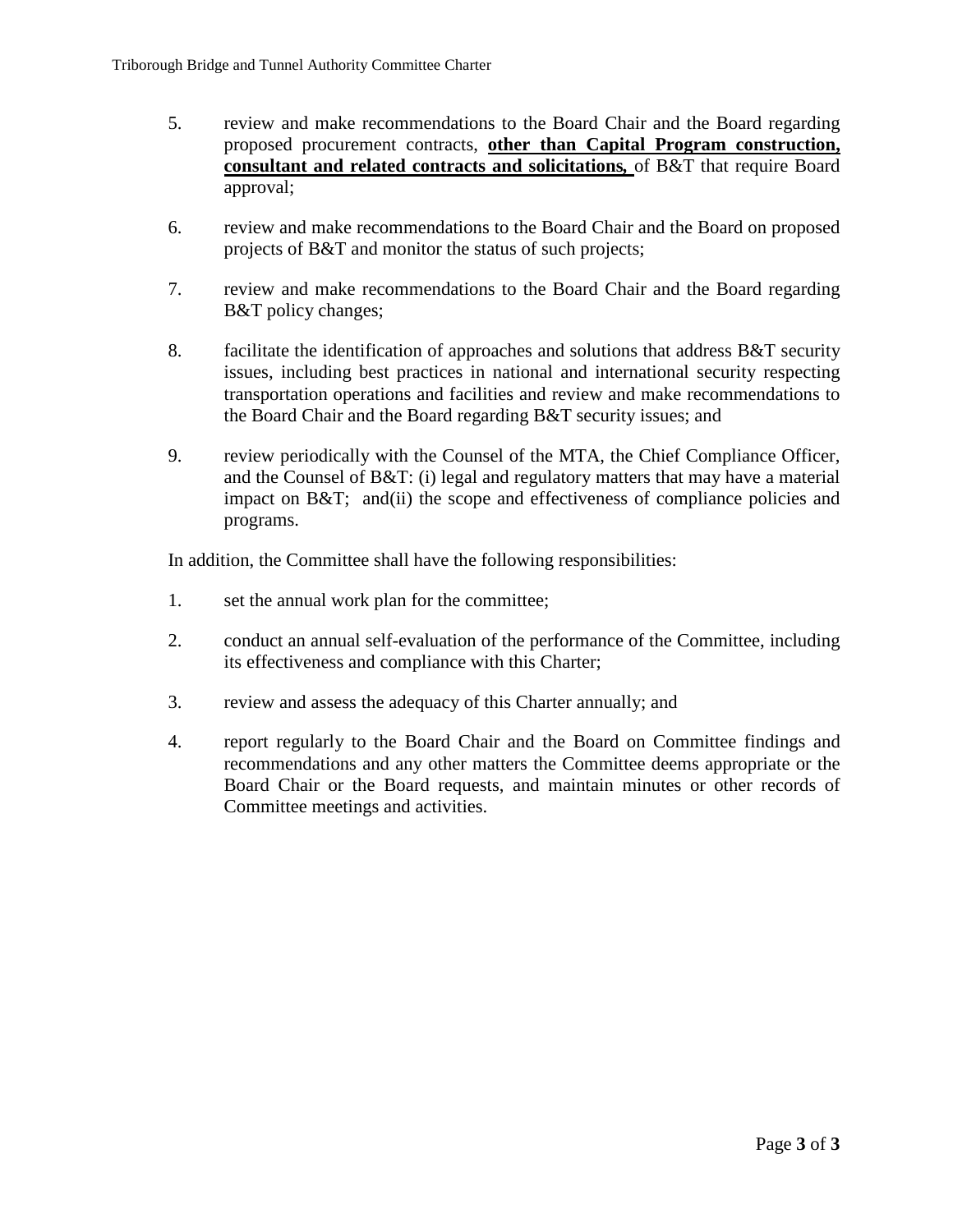# **CORPORATE GOVERNANCE COMMITTEE**

This Charter for the Corporate Governance Committee was adopted by the Board Chair and a majority of the members of Board of the Metropolitan Transportation Authority, a public benefit corporation established under the laws of the State of New York (together with any other entity or corporation for which the members of the Metropolitan Transportation Authority serve as a board of directors, the "MTA"), as amended on March 21, 2018.

## I. **PURPOSE**

The Corporate Governance Committee (the "Committee") shall assist the Board Chair and the Board in: (i) developing and recommending to the Board, policies to promote honest and ethical conduct by Board members, officers, and employees, and enhance public confidence in the MTA; (ii) developing, recommending to the Board and overseeing implementation of MTA policies relating to corporate governance, including the MTA Corporate Governance Principles; and (iii) reviewing on a regular basis the overall corporate governance of the MTA and recommending improvements when necessary (hereinafter referred to as the "Purpose").

## II. **COMMITTEE AUTHORITY**

In discharging its role, the Committee is empowered to investigate any matter brought to its attention. To facilitate any such investigation, the chairperson of the Committee shall have access to all books, records, facilities and staff of the MTA (including any of its subsidiary corporations or affiliates). The foregoing is not intended to alter or curtail existing rights of individual Board members to access books, records or staff in connection with the performance of their fiduciary duties as Board members.

## III. **COMMITTEE MEMBERSHIP**

The Committee shall consist of 3 or more members of the Board and shall include the Board Chair, and the chairs of each committee of the Board. All other members of the Committee shall be appointed by the Board Chair. At all times, the Committee shall include at least one member from among those recommended for appointment to the Board by the Mayor of the City of New York. If not otherwise a member of the Committee, each Vice-Chair of the Board shall be an *ex officio* member of the Committee. The Board Chair shall serve as the chairperson of the Committee. In the absence of the chairperson at a meeting of the Committee, the Board Chair shall appoint a temporary chairperson to chair such meeting. A member of the Committee may be removed, for cause or without cause, by the Board Chair. No member of the Committee shall be employed by a private entity that does, or is likely to do, business with the MTA.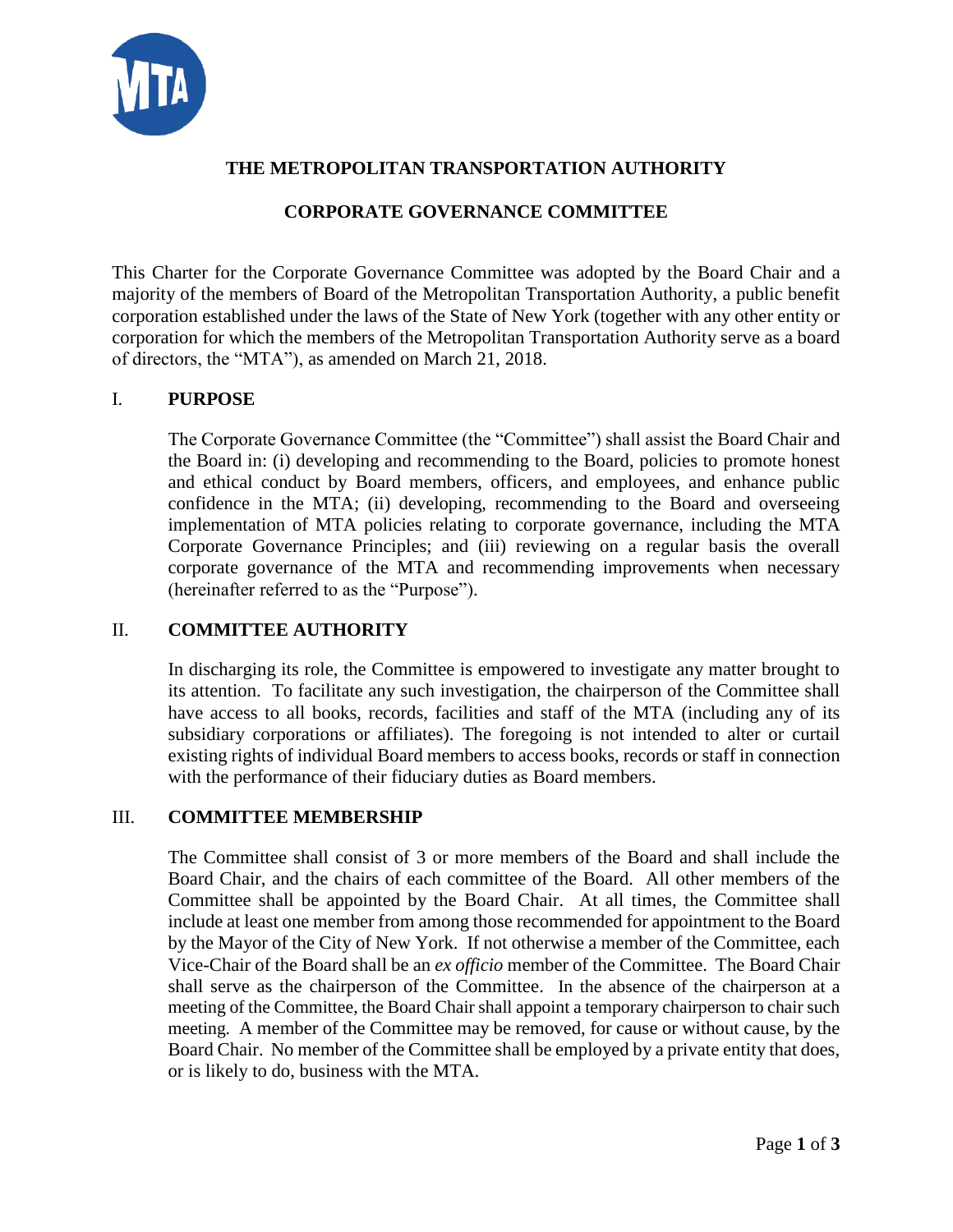#### IV. **COMMITTEE MEETINGS**

The Committee shall meet on a regularly-scheduled basis at least 2 times per year, and more frequently as circumstances dictate. The Committee shall cause to be kept adequate minutes of all its proceedings and records of any action taken. Committee members will be furnished with copies of the minutes of each meeting. Meetings of the Committee shall be open to the public, and the Committee shall be governed by the rules regarding public meetings set forth in the applicable provisions of the Public Authorities Law and Article 7 of the Public Officers Law that relate to public notice, public speaking and the conduct of executive session. The Committee may form and assign responsibilities to subcommittees when appropriate.

The Committee may request that any member of the Board, the Auditor General, any officer or staff of the MTA, or any other person whose advice and counsel are sought by the Committee, attend any meeting of the Committee to provide such pertinent information at the Committee requests. The Chief Compliance Officer shall (1) furnish the Committee with all material information pertinent to matters appearing on the Committee agenda relating to the Purpose, (2) provide the chairperson of the Committee with all information that is material to the Committee's monitoring and oversight of the Purpose, and (3) inform the chairperson of the Committee of any matters not already on the Committee agenda that should be added to the agenda in order for the Committee to be adequately monitoring and overseeing the Purpose.

#### V. **COMMITTEE REPORTS**

The chairperson of the Committee shall report on the Committee's proceedings, and any recommendations made.

#### VI. **KEY RESPONSIBILITIES**

The following responsibilities are set forth as a guide with the understanding that the Committee may diverge as appropriate given the circumstances. The Committee is authorized to carry out these and such other responsibilities assigned by the Board Chair or the Board, from time to time, and take any actions reasonably related to the mandate of this Charter.

To fulfill its purposes, the Committee shall:

- 1. coordinate and oversee the annual self-evaluation of the role and performance of the Board, its committees, and management in the governance of the MTA;
- 2. develop and recommend to the Board, oversee the implementation and effectiveness of, and recommend modifications as appropriate to, any policies or documents relating to the governance of the MTA, including the MTA Corporate Governance Principles;
- 3. consider corporate governance issues that arise from time to time, and develop appropriate recommendations for the Board regarding such matters;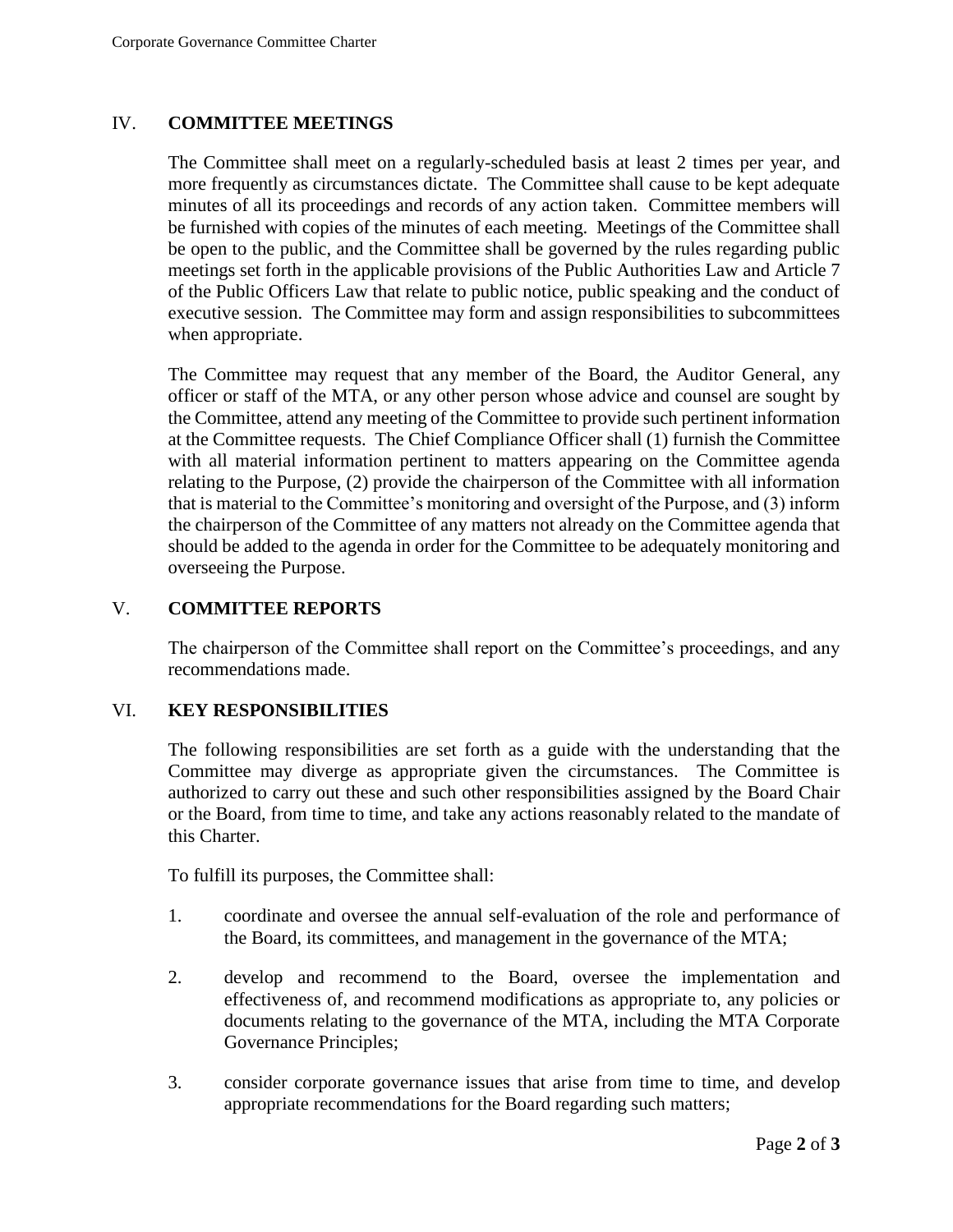- 4. review, and as necessary recommend to the Board any revisions to, MTA policies regarding the procurement of goods and services;
- 5. monitor the MTA's compliance with MTA policy and the laws and requirements of the State of New York with respect to procurement lobbying; and
- 6. review, and as necessary recommend to the Board any revisions to, MTA policies regarding the protection of whistleblowers from retaliation.

- 1 set the annual work plan for the committee;
- 2 conduct an annual self-evaluation of the performance of the Committee, including its effectiveness and compliance with this Charter;
- 3 review and assess the adequacy of this Charter annually; and
- 4 report regularly to the Board Chair and the Board on Committee findings and recommendations and any other matters the Committee deems appropriate or the Board Chair or the Board requests, and maintain minutes or other records of Committee meetings and activities.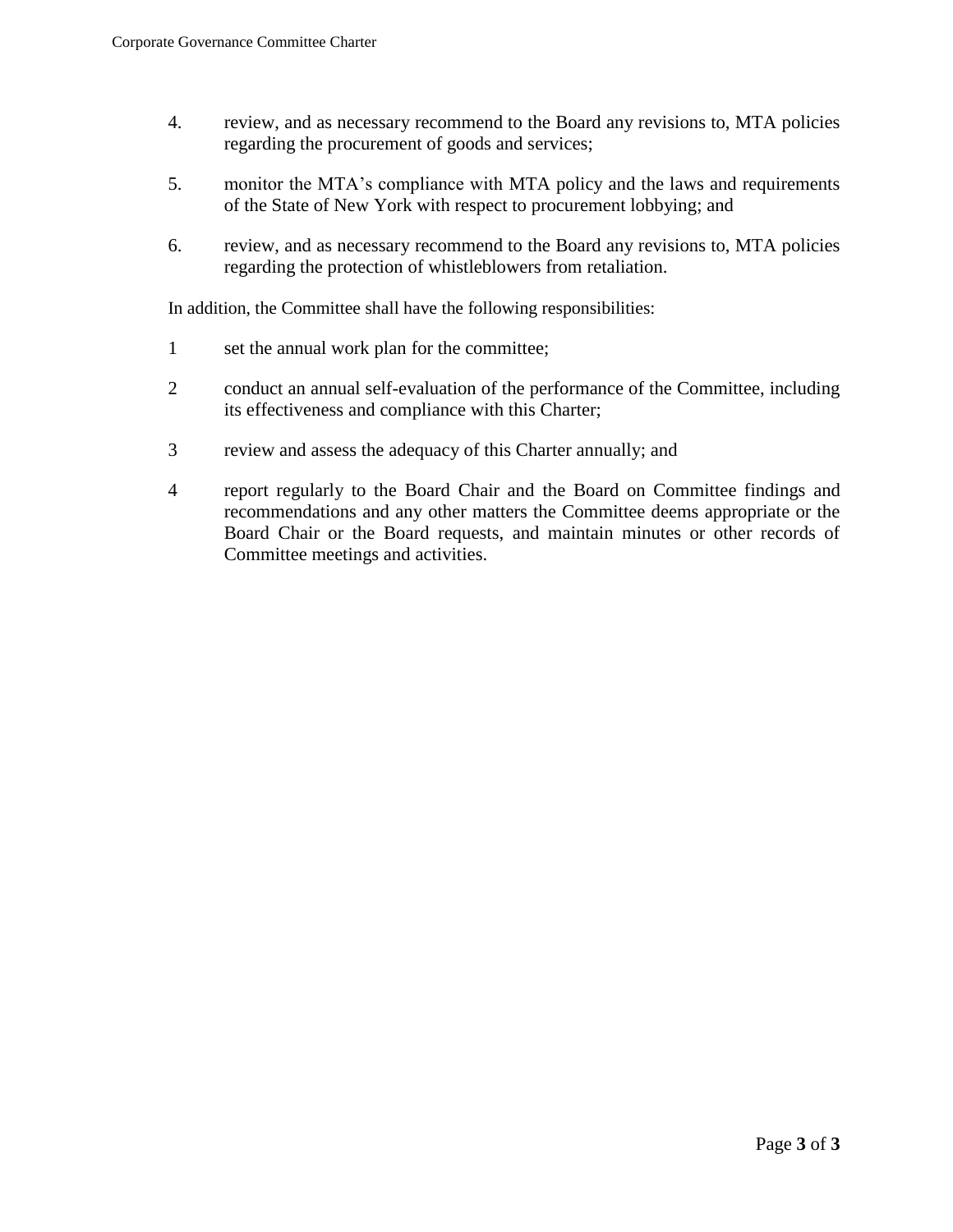

## **CAPITAL PROGRAM COMMITTEE**

This Charter for the Capital Program Committee was adopted by the Board Chair and a majority of the members of Board of the Metropolitan Transportation Authority, a public benefit corporation established under the laws of the State of New York (together with any other entity or corporation for which the members of the Metropolitan Transportation Authority serve as a board of directors, the "MTA"), as amended on November 17, 2021.

#### **I. PURPOSE**

The Capital Program Committee (the "Committee") shall assist the Board Chair and the Board in fulfilling their responsibility to monitor the effective and efficient implementation of the MTA's five-year capital program.

## **II. COMMITTEE AUTHORITY**

In discharging its role, the Committee is empowered to investigate any matter brought to its attention. To facilitate any such investigation, the chairperson and/or vice-chairperson of the Committee shall have access to all books, records, facilities and staff of the MTA (including any of its subsidiary corporations or affiliates). The foregoing is not intended to alter or curtail existing rights of individual Board members to access books, records or staff in connection with the performance of their fiduciary duties as Board members.

## **III. COMMITTEE MEMBERSHIP**

The Committee shall consist of 6 or more members of the Board, and shall include the Board Chair; the Chair of the Committee on Operations of the New York City Transit Authority, the Manhattan and Bronx Surface Transit Operating Authority and the Staten Island Rapid Transit Operating Authority and the MTA Bus Company; the Chair of the Committee on Operations of the Triborough Bridge and Tunnel Authority; the Chair of the Committee on Operations of the MetroNorth Commuter Railroad; and the Chair of the Committee on Operations of the Long Island Rail Road and Metropolitan Suburban Bus Authority. All other members of the Committee shall be appointed by the Board Chair. If not otherwise a member of the Committee, each Vice-Chair of the Board shall be an *ex officio* member of the Committee. The Board Chair shall serve as the chairperson of the Committee and shall appoint the vice-chairperson of the Committee. In the absence of the chairperson and vice-chairperson at a meeting of the Committee, the Board Chair shall appoint a temporary chairperson to chair such meeting. A member of the Committee may be removed, for cause or without cause, by the Board Chair.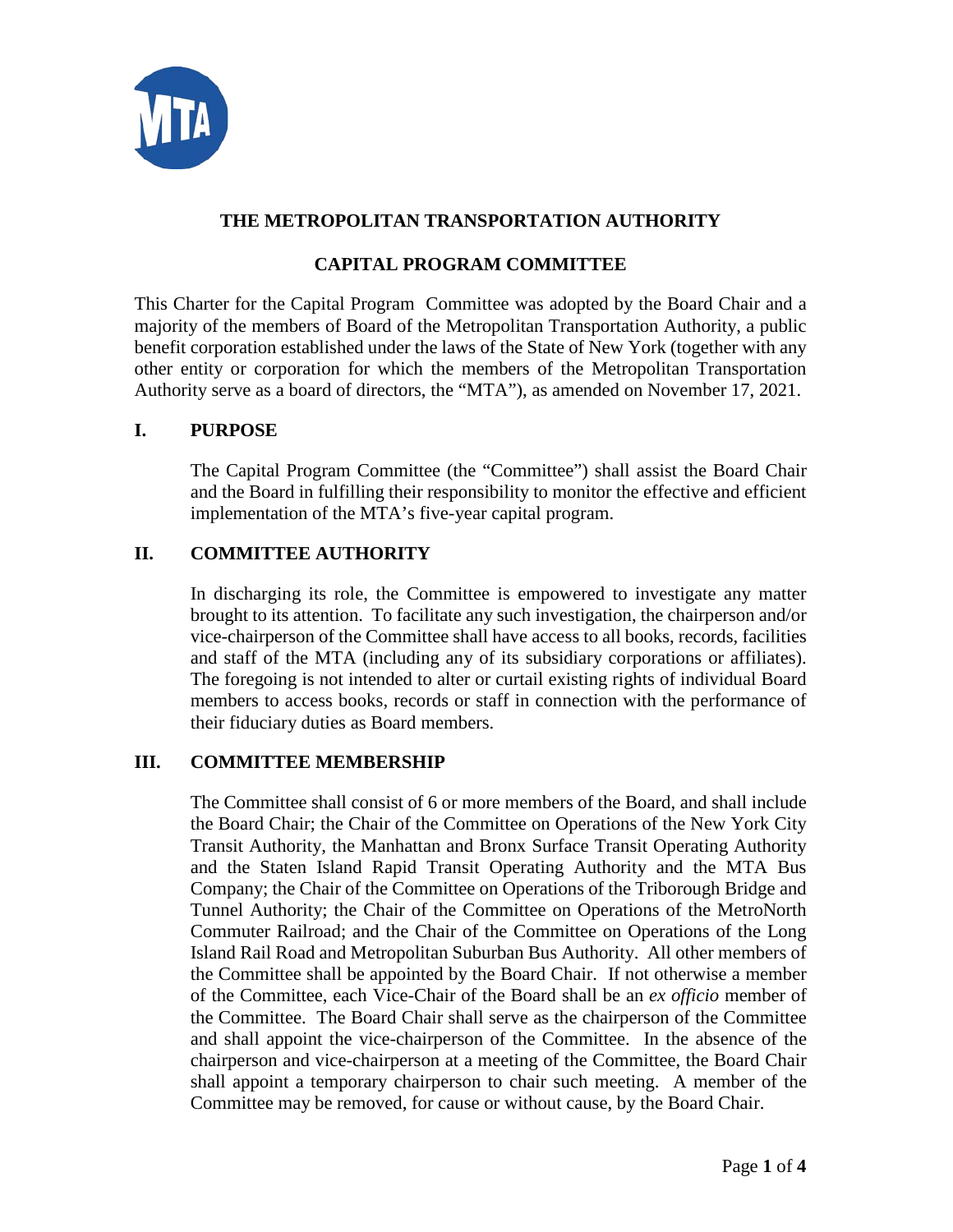#### **IV. COMMITTEE MEETINGS**

The Committee shall meet on a regularly-scheduled basis at least 11 times per year, and more frequently as circumstances dictate. The Committee shall cause to be kept adequate minutes of all its proceedings and records of any action taken. Committee members will be furnished with copies of the minutes of each meeting. Meetings of the Committee shall be open to the public, and the Committee shall be governed by the rules regarding public meetings set forth in the applicable provisions of the Public Authorities Law and Article 7 of the Public Officers Law that relate to public notice, public speaking and the conduct of executive session. The Committee may form and assign responsibilities to subcommittees when appropriate.

The Committee may request that any member of the Board, the Auditor General, any officer or staff of the MTA, or any other person whose advice and counsel are sought by the Committee, attend any meeting of the Committee to provide such pertinent information as the Committee requests. The Director of the Office of Construction Oversight and the Deputy Chief Financial Officer, and/or his or her designee, shall (1) furnish the Committee with all material information pertinent to matters appearing on the Committee agenda, (2) provide the chairperson of the Committee with all information regarding the MTA's five year capital program that is material to the Committee's monitoring and oversight of the MTA's five year capital program, and (3) inform the chairperson of the Committee of any matters not already on the Committee agenda that should be added to the agenda in order for the Committee to be adequately monitoring and overseeing the MTA's five year capital program. The Director of Security and/or his or her designee shall (1) furnish the Committee with all material information pertinent to matters appearing on the Committee agenda relating to MTA security projects and MTA-wide security issues, (2) provide the chairperson of the Committee with all information regarding MTA security projects that is material to the Committee's monitoring and oversight of security projects contained in the MTA's five year capital program, and (3) inform the chairperson of the Committee of any matters not already on the Committee agenda that should be added to the agenda in order for the Committee to be adequately monitoring and overseeing security projects contained in MTA's five year capital program.

## **V. COMMITTEE REPORTS**

The chairperson of the Committee shall report on the Committee's proceedings, and any recommendations made.

## **VI. KEY RESPONSIBILITIES**

The following responsibilities are set forth as a guide with the understanding that the Committee may diverge as appropriate given the circumstances. The Committee is authorized to carry out these and such other responsibilities assigned by the Board Chair or the Board from time to time, and take any actions reasonably related to the mandate of this Charter.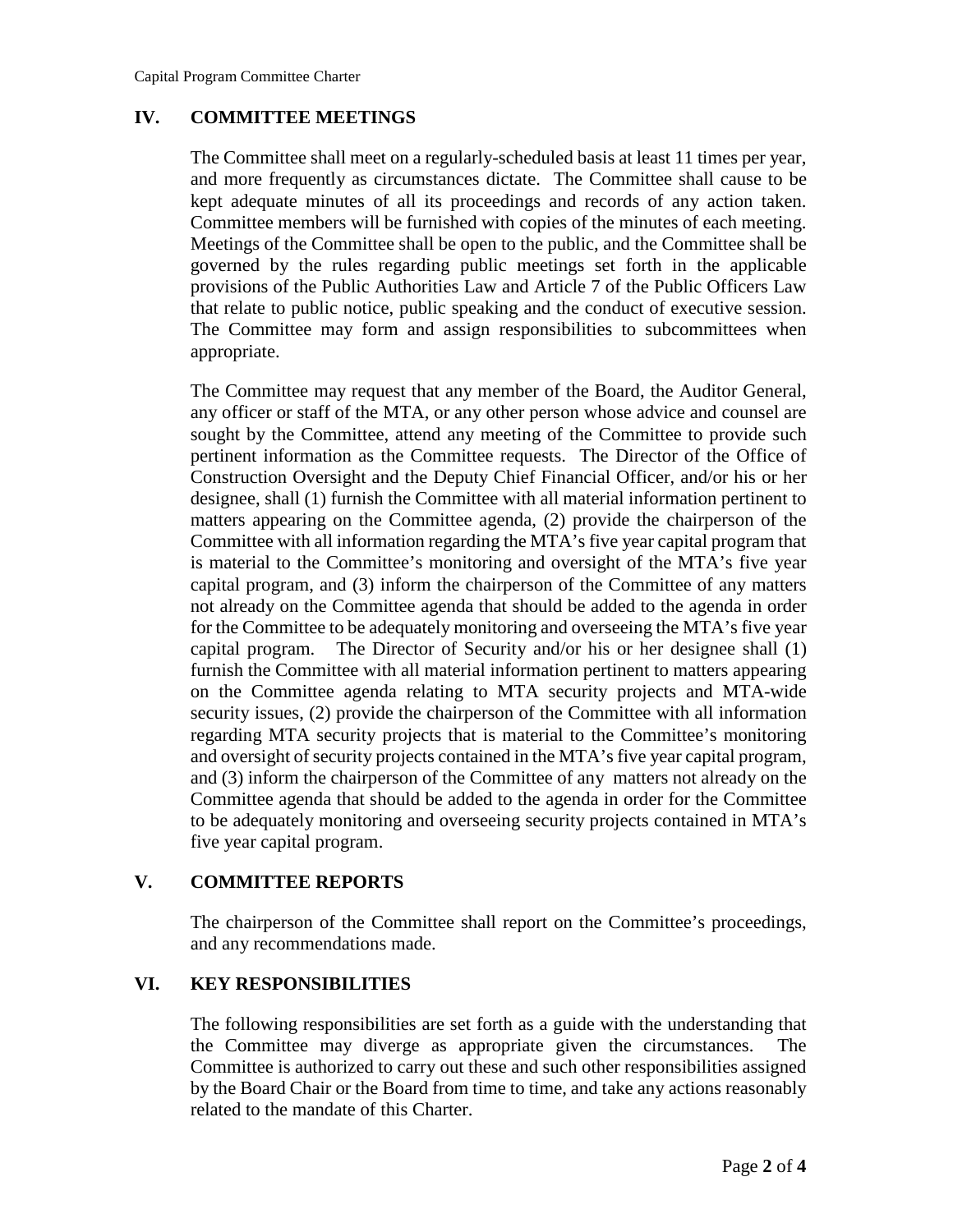To fulfill its purpose, the Committee shall, with respect to any approved or proposed Capital Program plans:

- 1. monitor the current and future funding needs of capital projects and availability of funds to meet such needs;
- 2. monitor the budget and schedule of capital projects undertaken by MTA Construction and Development Company ("MTA C&D") ;
- 3. review and make recommendations to the Board regarding proposed capital program construction, consultant and related contracts and solicitations (e.g., RFP authorizing resolutions) that require the Board approval;
- 4. monitor the contracts awards of the MTA to insure that such awards are consistent with:
	- a. provisions of law authorizing United States content and New York State content;
	- b. any collective bargaining agreements;
	- c. provisions of law providing for participation by minority and women-owned businesses;
	- d. New York State labor laws;
	- e. competitive bidding requirements including those regarding sole source contracts; and
	- f. any other relevant requirements established by law.
- 5. monitor the award of contracts to determine if such awards are consistent with the manner in which the work was traditionally performed in the past;
- 6. review the relationship between capital expenditures pursuant to each such capital program plan and current and future operating budget requirements;
- 7. monitor the progress of capital elements described in each approved capital program plan and capital project commitments
- 8. monitor the expenditures incurred and to be incurred for each such element;
- 9. identify capital elements not progressing on schedule, ascertain responsibility therefor and recommend those actions required or appropriate to accelerate their implementation;
- 10. monitor the proposed benefits for approved projects in the capital program at appropriate points during the life of the capital project to ensure that the benefits materialize;
- 11. review capital elements and program management to improve the efficiency and effectiveness of the program, securing analytic resources as needed;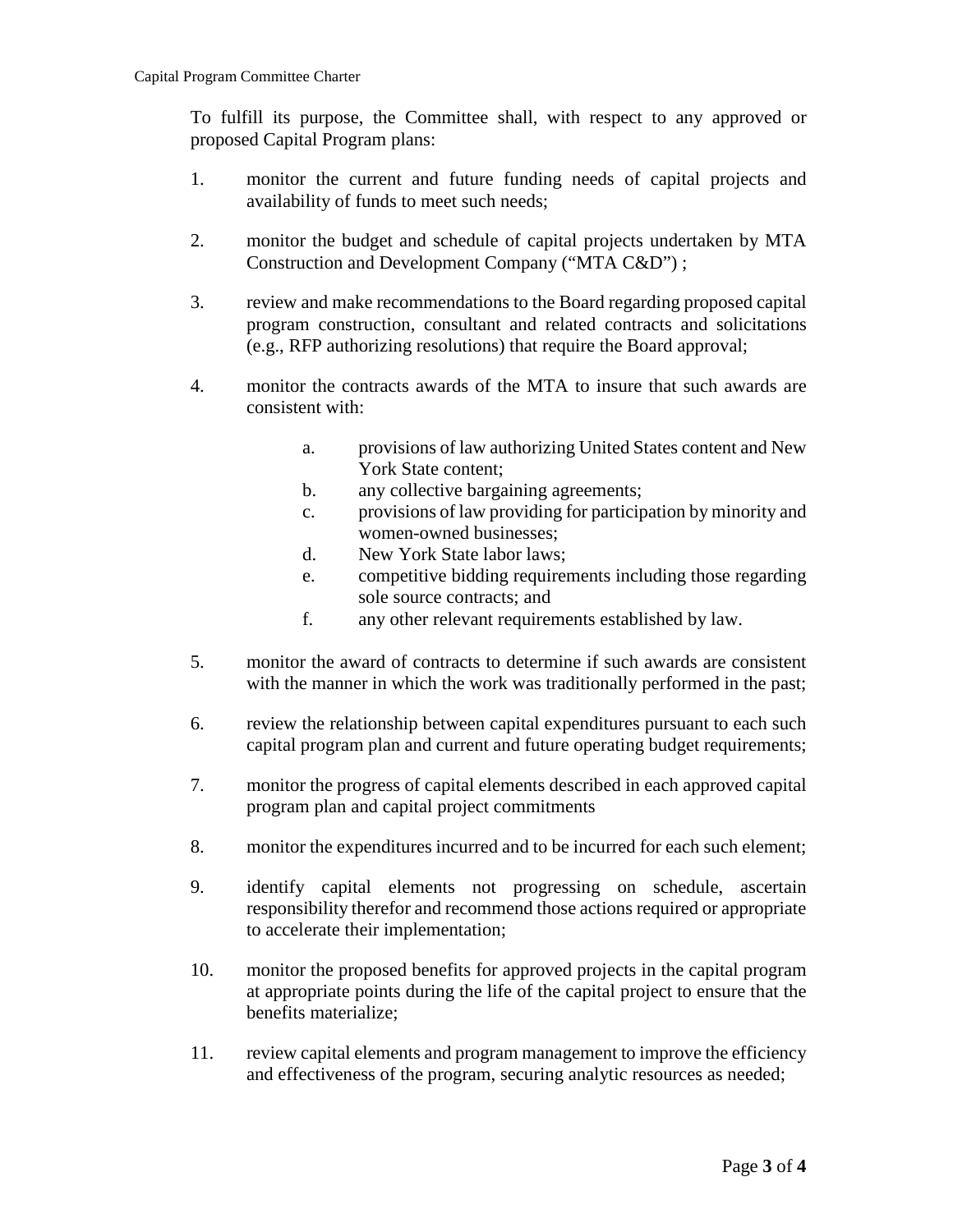- 12. monitor awarded contracts to determine if the work is being implemented in the most efficient and effective manner possible;
- 13. consult as necessary with other New York State departments, agencies and divisions with respect to the foregoing;
- 14. provide guidance to the Board Chair and the Board with respect to the appointment (and if appropriate dismissal), evaluation, and compensation of an independent engineering firm to provide an independent review of reports by the MTA agencies with respect to the foregoing;
- 15. in consultation with the Office of Construction Oversight, oversee the work of such independent engineering firm;
- 16. together with the Office of Construction Oversight, review the periodic and/or special reports provided by such independent engineering firm; and
- 17. monitor the implementation of MTA security projects contained in approved capital programs, provide a forum for discussion of MTA-wide security issues among representatives of MTA and each of its subsidiaries and constituent agencies, and provide guidance to the Board Chair and the Board with respect to security on an MTA-wide basis.

- 1. set the annual work plan for the committee;
- 2. conduct an annual self-evaluation of the performance of the Committee, including its effectiveness and compliance with this Charter;
- 3. review and assess the adequacy of this Charter annually; and
- 4. report regularly to the Board Chair and the Board on Committee findings and recommendations and any other matters the Committee deems appropriate or the Board Chair or the Board requests, and maintain minutes or other records of Committee meetings and activities.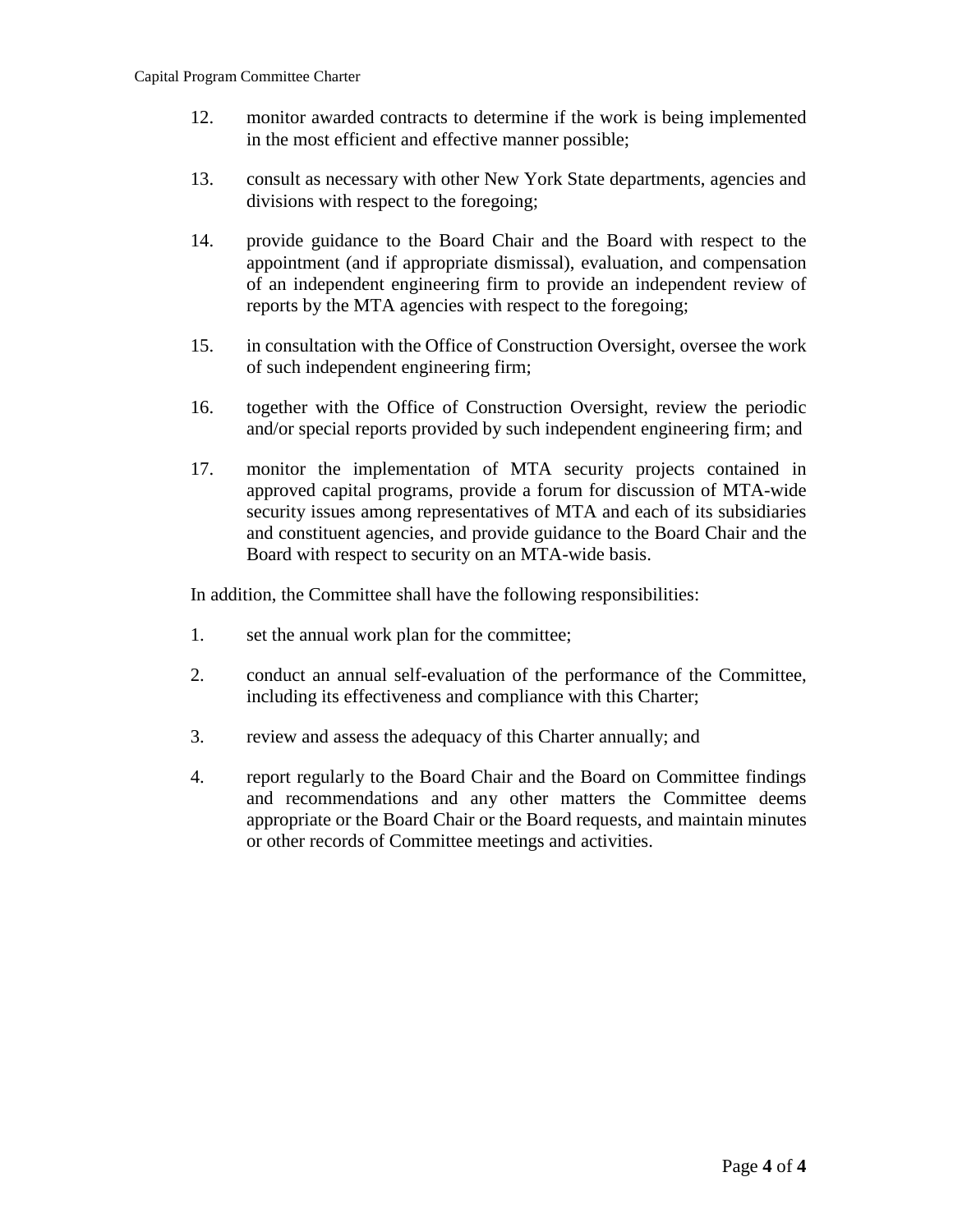

# **DIVERSITY COMMITTEE**

This Charter for the Diversity Committee was adopted by the Board Chair and a majority of the members of Board of the Metropolitan Transportation Authority, a public benefit corporation established under the laws of the State of New York (together with any other entity or corporation for which the members of the Metropolitan Transportation Authority serve as a board of directors, the "MTA"), as amended on March 21, 2018.

## **I. PURPOSE**

The Diversity Committee (the "Committee") shall assist the Board Chair and the Board by reviewing, providing guidance, and making recommendations with respect to the diversity programs and initiatives undertaken by MTA and its subsidiary and affiliate agencies.

#### **II. COMMITTEE AUTHORITY**

In discharging its role, the Committee is empowered to investigate any matter brought to its attention. To facilitate any such investigation, the chairperson of the Committee shall have access to all books, records, facilities and staff of the MTA (including any of its subsidiary corporations or affiliates). The foregoing is not intended to alter or curtail existing rights of individual Board members to access books, records or staff in connection with the performance of their fiduciary duties as Board members.

## **III. COMMITTEE MEMBERSHIP**

The Committee shall consist of 3 or more members of the Board, appointed by the Board Chair. If not otherwise a member of the Committee, each Vice-Chair of the Board shall be an *ex officio* member of the Committee. The Board Chair shall appoint the chairperson of the Committee. In the absence of the chairperson at a meeting of the Committee, the Board Chair shall appoint a temporary chairperson to chair such meeting. A member of the Committee may be removed, for cause or without cause, by the Board Chair.

## **IV. COMMITTEE MEETINGS**

The Committee shall meet on a regularly-scheduled basis at least 4 times per year, and more frequently as circumstances dictate. The Committee shall cause to be kept adequate minutes of all its proceedings and records of any action taken. Committee members will be furnished with copies of the minutes of each meeting. Meetings of the Committee shall be open to the public, and the Committee shall be governed by the rules regarding public meetings set forth in the applicable provisions of the Public Authorities Law and Article 7 of the Public Officers Law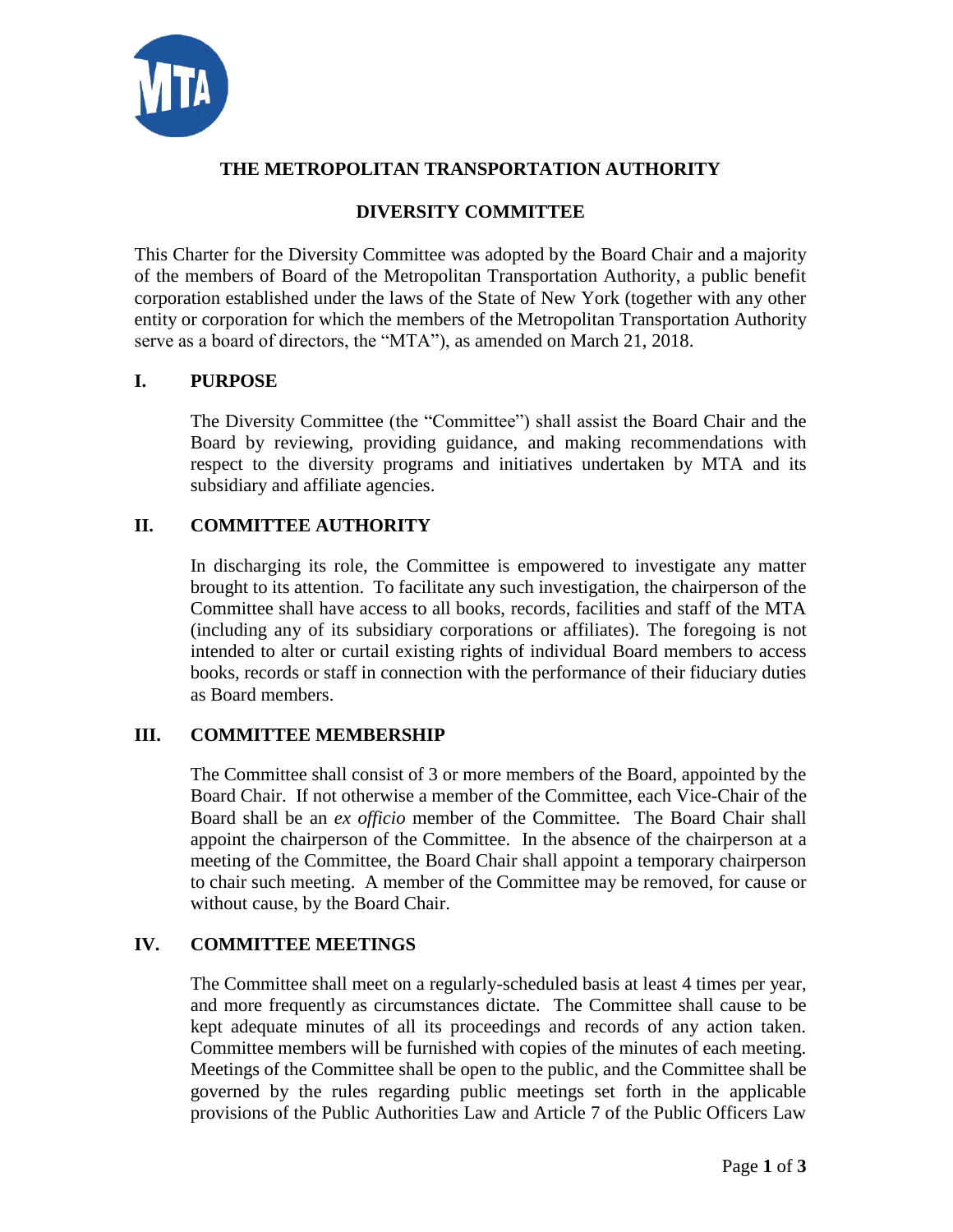that relate to public notice, public speaking and the conduct of executive session. The Committee may form and assign responsibilities to subcommittees when appropriate.

The Committee may request that any member of the Board, the Auditor General, any officer or staff of the MTA, or any other person whose advice and counsel are sought by the Committee, attend any meeting of the Committee to provide such pertinent information as the Committee requests. The Chief Diversity Officer shall (1) furnish the Committee with all material information pertinent to matters appearing on the Committee agenda, (2) provide the chairperson of the Committee with all information that is material to the Committee's monitoring and oversight of diversity programs and initiatives undertaken by MTA and its subsidiary and affiliate agencies, and (3) inform the chairperson of the Committee of any matters not already on the Committee agenda that should be added to the agenda in order for the Committee to be adequately monitoring and overseeing diversity programs and initiatives undertaken by MTA and its subsidiary and affiliate agencies.

## **V. COMMITTEE REPORTS.**

The chairperson of the Committee shall report on the Committee's proceedings, and any recommendations made.

## **VI. KEY RESPONSIBILITIES**

The following responsibilities are set forth as a guide with the understanding that the Committee may diverge as appropriate given the circumstances. The Committee is authorized to carry out these and such other responsibilities assigned by the Board Chair or the Board, from time to time, and take any actions reasonably related to the mandate of this Charter.

To fulfill its purpose, the Committee shall:

- 1. Consult with the MTA Department of Diversity/Civil Rights and diversity representatives from the MTA's affiliate and subsidiary agencies with respect to the setting of priorities for the MTA's diversity and outreach agenda;
- 2. Receive regular reports from the MTA Department of Diversity/Civil Rights and diversity representatives from the MTA's affiliate and subsidiary agencies regarding upcoming diversity and outreach events;
- 3. Receive regular reports from the MTA Department of Diversity/Civil Rights regarding the certification of disadvantaged, minority- and womenowned businesses and the setting of goals for disadvantaged, minority- and women-owned business participation on agency contracts;
- 4. Receive regular reports from the MTA Department of Diversity/Civil Rights and from staff of MTA affiliate and subsidiary agencies regarding the status of Equal Employment Opportunity ("EEO") programs, including,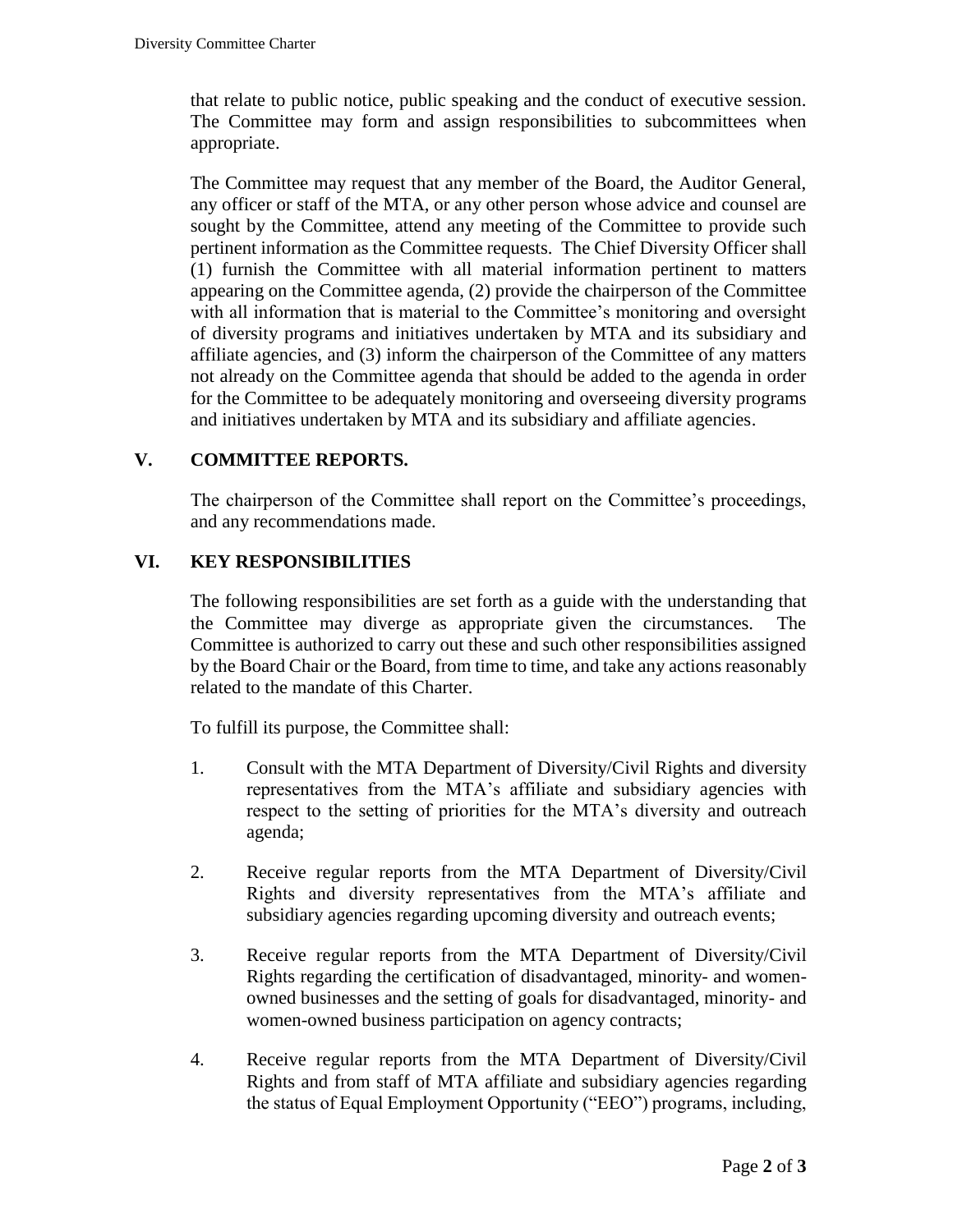as applicable, EEO investigations, EEO compliance and reporting, and Title VI program compliance and reporting; and

5. Receive regular reports from MTA Department of Diversity/Civil Rights regarding contractor compliance with goals for such participation and, if applicable, action plans to achieve compliance.

- 1. set the annual work plan for the committee;
- 2. conduct an annual self-evaluation of the performance of the Committee, including its effectiveness and compliance with this Charter;
- 3. review and assess the adequacy of this Charter annually; and
- 4. report regularly to the Board Chair and the Board on Committee findings and recommendations and any other matters the Committee deems appropriate or the Board Chair or the Board requests, and maintain minutes or other records of Committee meetings and activities.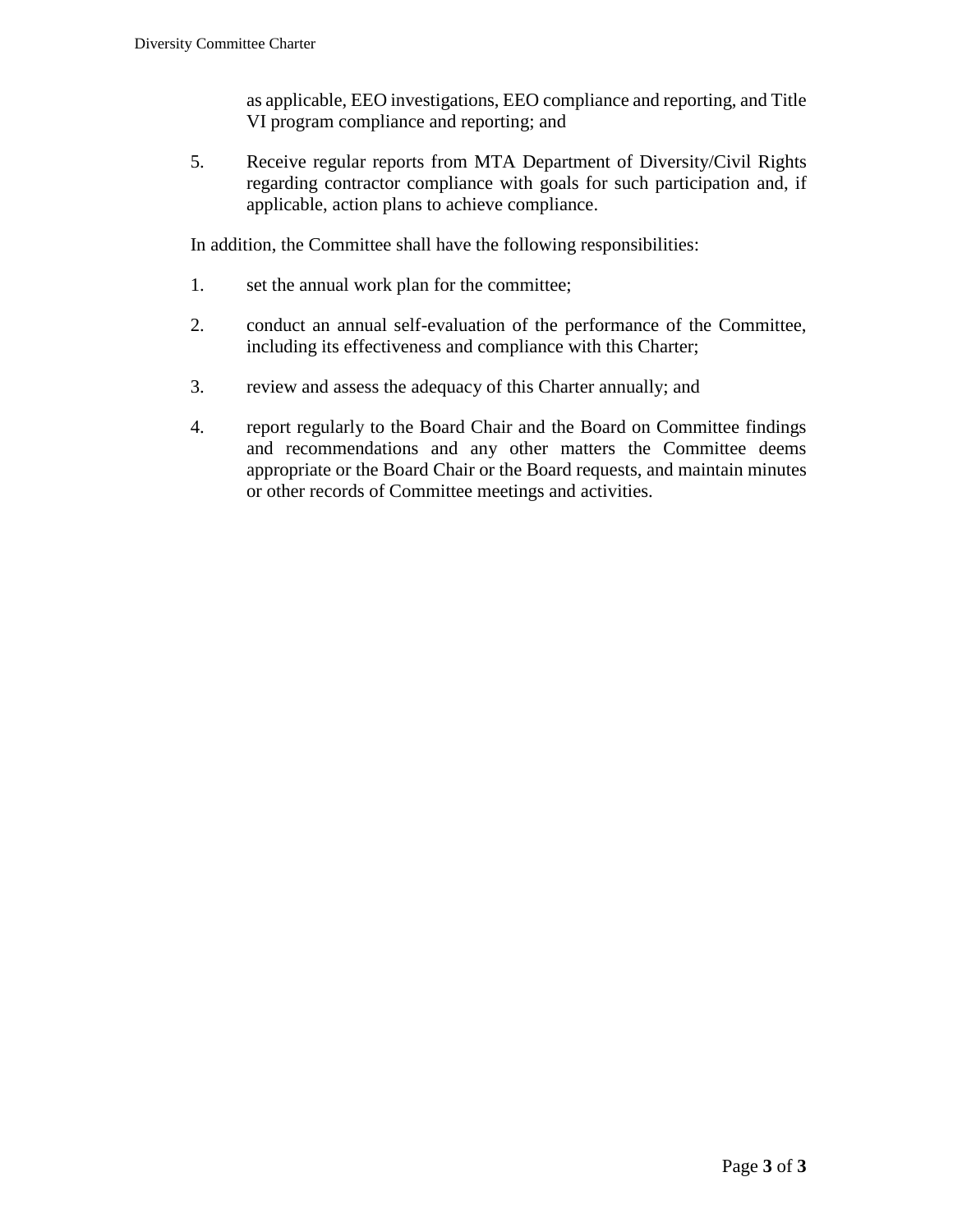

# **FINANCE COMMITTEE**

The Charter for the Finance Committee was adopted by the Board Chair and a majority of the members of Board of the Metropolitan Transportation Authority, a public benefit corporation established under the laws of the State of New York (together with any other entity or corporation for which the members of the Metropolitan Transportation Authority serve as a board of directors, the "MTA"), as amended on March 21, 2018.

# **I. PURPOSE**

The Finance Committee (the "Committee") shall assist the Board Chair and the Board by (1) reviewing, providing guidance, and making recommendations with respect to the MTA's core financial policies and (2) reviewing, providing guidance and making recommendations with respect to MTA real estate matters.

# **II. COMMITTEE AUTHORITY**

In discharging its role, the Committee is empowered to investigate any matter brought to its attention. To facilitate any such investigation, the chairperson of the Committee shall have access to all books, records, facilities and staff of the MTA (including any of its subsidiary corporations or affiliates). The foregoing is not intended to alter or curtail existing rights of individual Board members to access books, records or staff in connection with the performance of their fiduciary duties as Board members.

## **III. COMMITTEE MEMBERSHIP**

The Committee shall consist of 3 or more members of the Board, appointed by the Board Chair. If not otherwise a member of the Committee, each Vice-Chair of the Board shall be an *ex officio* member of the Committee. The Board Chair shall appoint the chairperson of the Committee. In the absence of the chairperson at a meeting of the Committee, the Board Chair shall appoint a temporary chairperson to chair such meeting. A member of the Committee may be removed, for cause or without cause, by the Board Chair.

# **IV. COMMITTEE MEETINGS**

The Committee shall meet on a regularly-scheduled basis at least 11 times per year, and more frequently as circumstances dictate. The Committee shall cause to be kept adequate minutes of all its proceedings and records of any action taken. Committee members will be furnished with copies of the minutes of each meeting. Meetings of the Committee shall be open to the public, and the Committee shall be governed by the rules regarding public meetings set forth in the applicable provisions of the Public Authorities Law and Article 7 of the Public Officers Law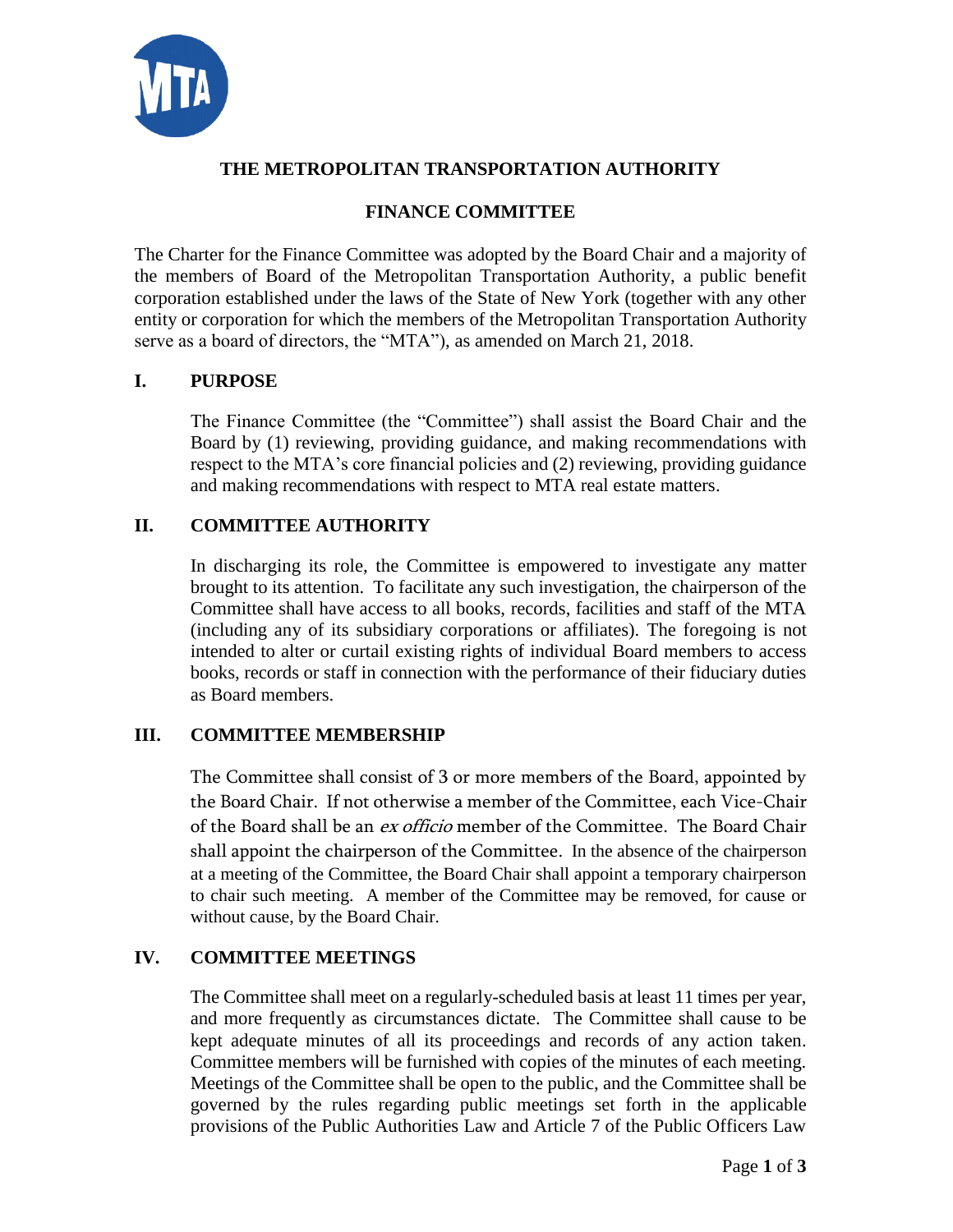that relate to public notice, public speaking and the conduct of executive session. The Committee may form and assign responsibilities to subcommittees when appropriate.

The Committee may request that any member of the Board, the Auditor General, any officer or staff of the MTA, or any other person whose advice and counsel are sought by the Committee, attend any meeting of the Committee to provide such pertinent information at the Committee requests. The Chief Financial Officer and/or the Director of the Division of Management and Budget, the Director of Finance, and the MTA Director of Real Estate, with respect to real estate matters, shall (1) furnish the Committee with all material information pertinent to matters appearing on the Committee agenda, (2) provide the chairperson of the Committee with all information that is material to the Committee's monitoring and oversight of the MTA's core financial policies and real estate matters, and (3) inform the chairperson of the Committee of any matters not already on the Committee agenda that should be added to the agenda in order for the Committee to be adequately monitoring and overseeing the MTA's core financial policies and real estate matters.

# **V. COMMITTEE REPORTS.**

The chairperson of the Committee shall report on the Committee's proceedings, and any recommendations made.

# **VI. KEY RESPONSIBILITIES**

The following responsibilities are set forth as a guide with the understanding that the Committee may diverge as appropriate given the circumstances. The Committee is authorized to carry out these and such other responsibilities assigned by the Board Chair or the Board, from time to time, and take any actions reasonably related to the mandate of this Charter.

To fulfill its purpose, the Committee shall:

- 1. review the MTA's annual budget, and ensure that the MTA operates on a self-sustaining basis, as required by applicable law, and with support from various levels of government;
- 2. monitor the MTA's compliance during the fiscal year with its annual budget;
- 3. review the financial requirements of the MTA's capital plans;
- 4. review annually the proposed plan to meet the financial requirements of the MTA's capital plans, as well as any financing proposals during the fiscal year that deviate from the proposed financial plan for that year;
- 5. review any proposal relating to the incurrence (or repayment) of material indebtedness or other financing arrangement;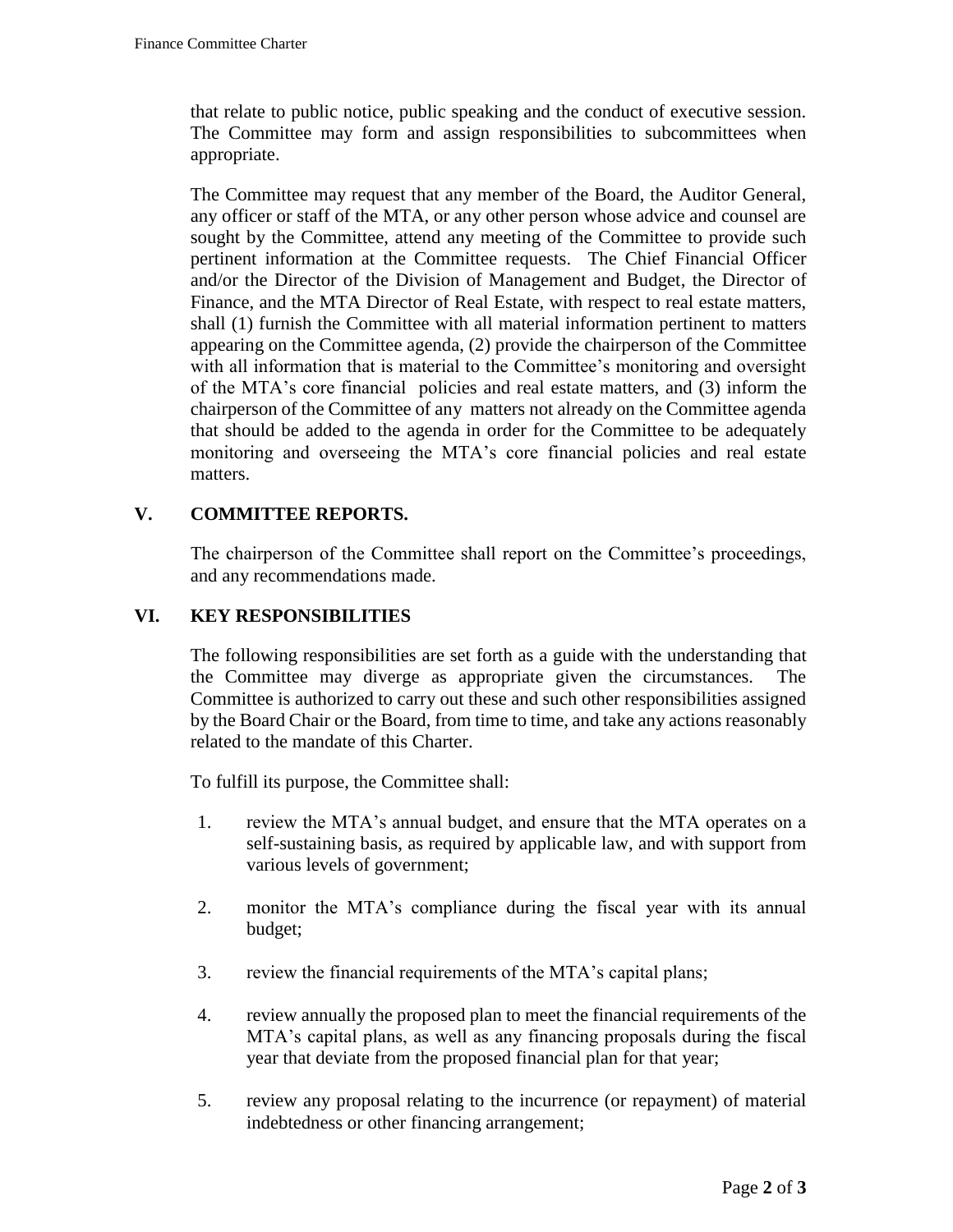- 6. review any proposed procurements submitted to the Committee by the Chief Procurement Officer or Agency Procurement Officers;
- 7. oversee the operations of MTA headquarters, including by reviewing proposed procurements for MTA headquarters that require Board approval;
- 8. oversee the operations of the First Mutual Transportation Assurance Company ("FMTAC"), including by reviewing proposed procurements for FMTAC;
- 9. review annually the scope and terms of the MTA's insurance policies and coverage;
- 10. monitor the economic performance of the various MTA pension plans;
- 11. review and make recommendations to the Board with respect to the leasing and acquisition of real property; the licensing of customer services and amenities; the maximizing of advertising opportunities; the disposition or conveyance of interests in real property; the management of occupancies on the property of the MTA and the adoption or amendment of any policies relating thereto;
- 12. review and make recommendations to the Board with respect to the procurement of certain professional services in support of the activities of the real estate department, including real estate brokerage and other specialized consultant services;
- 13. review the MTA's offering and management of leasing, licensing, or other business opportunities on the property of the MTA and its subsidiaries and affiliates; and
- 14. provide support and guidance to the MTA in its formulation of its real estate policies and procedures.

- 1. set the annual work plan for the committee;
- 2. conduct an annual self-evaluation of the performance of the Committee, including its effectiveness and compliance with this Charter;
- 3. review and assess the adequacy of this Charter annually; and
- 4. report regularly to the Board Chair and the Board on Committee findings and recommendations and any other matters the Committee deems appropriate or the Board Chair or the Board requests, and maintain minutes or other records of Committee meetings and activities.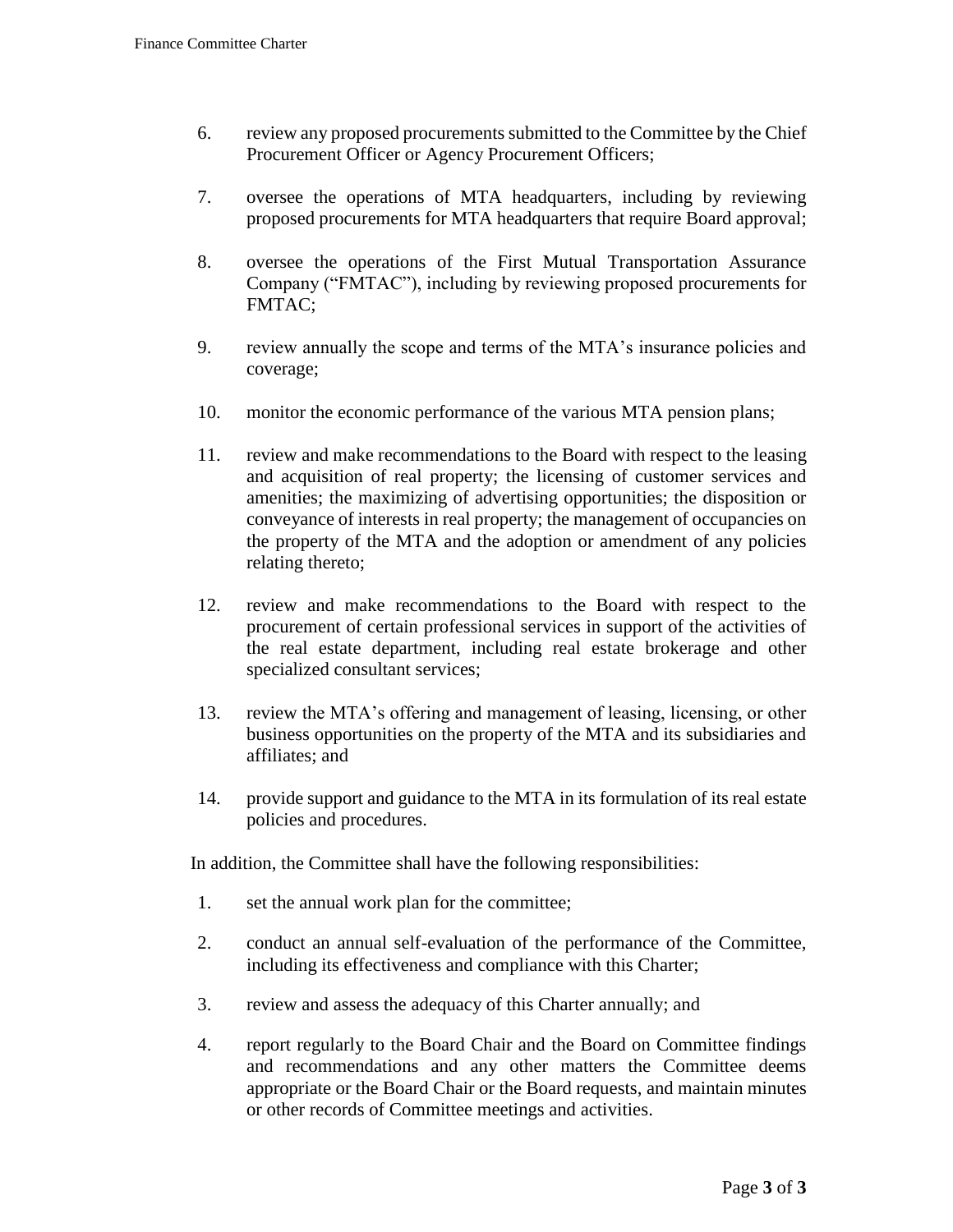

## **COMMITTEE ON OPERATIONS OF THE LONG ISLAND RAIL ROAD AND THE METROPOLITAN SUBURBAN BUS AUTHORITY**

This Charter for the Committee on Operations of the Long Island Rail Road and the Metropolitan Suburban Bus Authority was adopted by the Board Chair and a majority of the members of Board of the Metropolitan Transportation Authority, a public benefit corporation established under the laws of the State of New York (together with any other entity or corporation for which the members of the Metropolitan Transportation Authority serve as a board of directors, the "MTA"), as amended on November 17, 2021.

# **I. PURPOSE**

The Committee on Operations of the Long Island Rail Road and the Metropolitan Suburban Bus Authority (the "Committee") shall assist the Board Chair and the Board in fulfilling their responsibility to monitor and oversee the operations of the Long Island Rail Road Company ("LIRR") and the Metropolitan Suburban Bus Authority ("LIB").

# **II. COMMITTEE AUTHORITY**

In discharging its role, the Committee is empowered to investigate any matter brought to its attention. To facilitate any such investigation, the chairperson of the Committee shall have access to all books, records, facilities and staff of the MTA and/or the LIRR/LIB. The foregoing is not intended to alter or curtail existing rights of individual Board members to access books, records or staff in connection with the performance of their fiduciary duties as Board members.

## **III. COMMITTEE MEMBERSHIP**

The Committee shall consist of 3 or more members of the Board, appointed by the Board Chair. If not otherwise a member of the Committee, each Vice-Chair of the Board shall be an *ex officio* member of the Committee. The Board Chair shall appoint the chairperson of the Committee. In the absence of the chairperson at a meeting of the Committee, the Board Chair shall appoint a temporary chairperson to chair such meeting. A member of the Committee may be removed, for cause or without cause by the Board Chair.

## **IV. COMMITTEE MEETINGS**

The Committee shall meet on a regularly-scheduled basis at least 11 times per year, and more frequently as circumstances dictate. The Committee shall cause to be kept adequate minutes of all its proceedings, which shall include records of any action taken. Committee members will be furnished with copies of the minutes of each meeting. Meetings of the Committee shall be open to the public, and the Committee shall be governed by the rules regarding public meetings set forth in the applicable provisions of the Public Authorities Law and Article 7 of the Public Officers Law that relate to public notice, public speaking and the conduct of executive session. The Committee may form and assign responsibilities to subcommittees when appropriate.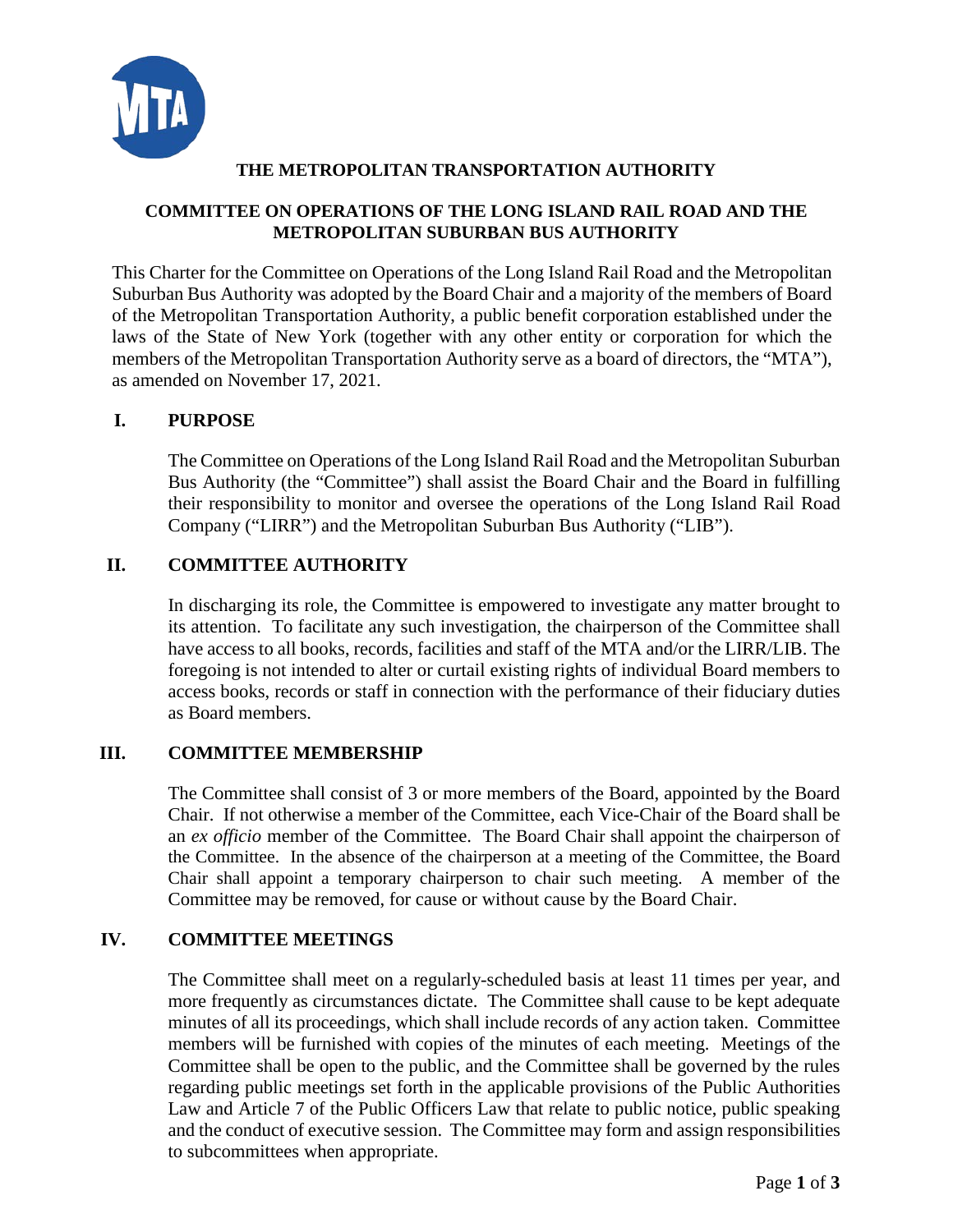The Committee may request that any member of the Board, the Auditor General, any officer or staff of the MTA, LIRR/LIB or any other person whose advice and counsel are sought by the Committee, attend any meeting of the Committee to provide such pertinent information as the Committee requests. The President of the LIRR and the President of LIB shall each (1) furnish the Committee with all material information pertinent to matters appearing on the Committee agenda relating to his or her respective organization, (2) provide the chairperson of the Committee with all information regarding the affairs of his or her organization that is material to the Committee's monitoring and oversight of the operations of such organization, and (3) inform the chairperson of the Committee of any matters not already on the Committee agenda that should be added to the agenda in order for the Committee to be adequately monitoring and overseeing the operations of his or her organization.

#### **V. COMMITTEE REPORTS**

The chairperson of the Committee shall report on the Committee's proceedings, and any recommendations made.

#### **VI. KEY RESPONSIBILITIES**

The following responsibilities are set forth as a guide with the understanding that the Committee may diverge as appropriate given the circumstances. The Committee is authorized to carry out these and such other responsibilities assigned by the Board Chair or the Board from time to time, and take any actions reasonably related to the mandate of this Charter.

To fulfill its purpose, the Committee shall:

- 1. monitor and update the Board Chair and the Board on the operating performance of the LIRR/LIB, including information on railroad, bus and paratransit service;
- 2. monitor and update the Board Chair and the Board on the safety record of LIRR/LIB; such monitoring shall include reviewing and monitoring customer and employee safety;
- 3. monitor and update the Board Chair and the Board on the implementation of security programs pertaining to LIRR/LIB operations and facilities;
- 4. monitor and update the Board Chair and the Board on the finances of the LIRR/LIB, including financial reports, ridership reports, and the use of LIRR/LIB funds;
- 5. review and make recommendations to the Board Chair and the Board regarding proposed procurement contracts, **other than Capital Program construction, consultant and related contracts and solicitations***,* of the LIRR/LIB that require Board approval;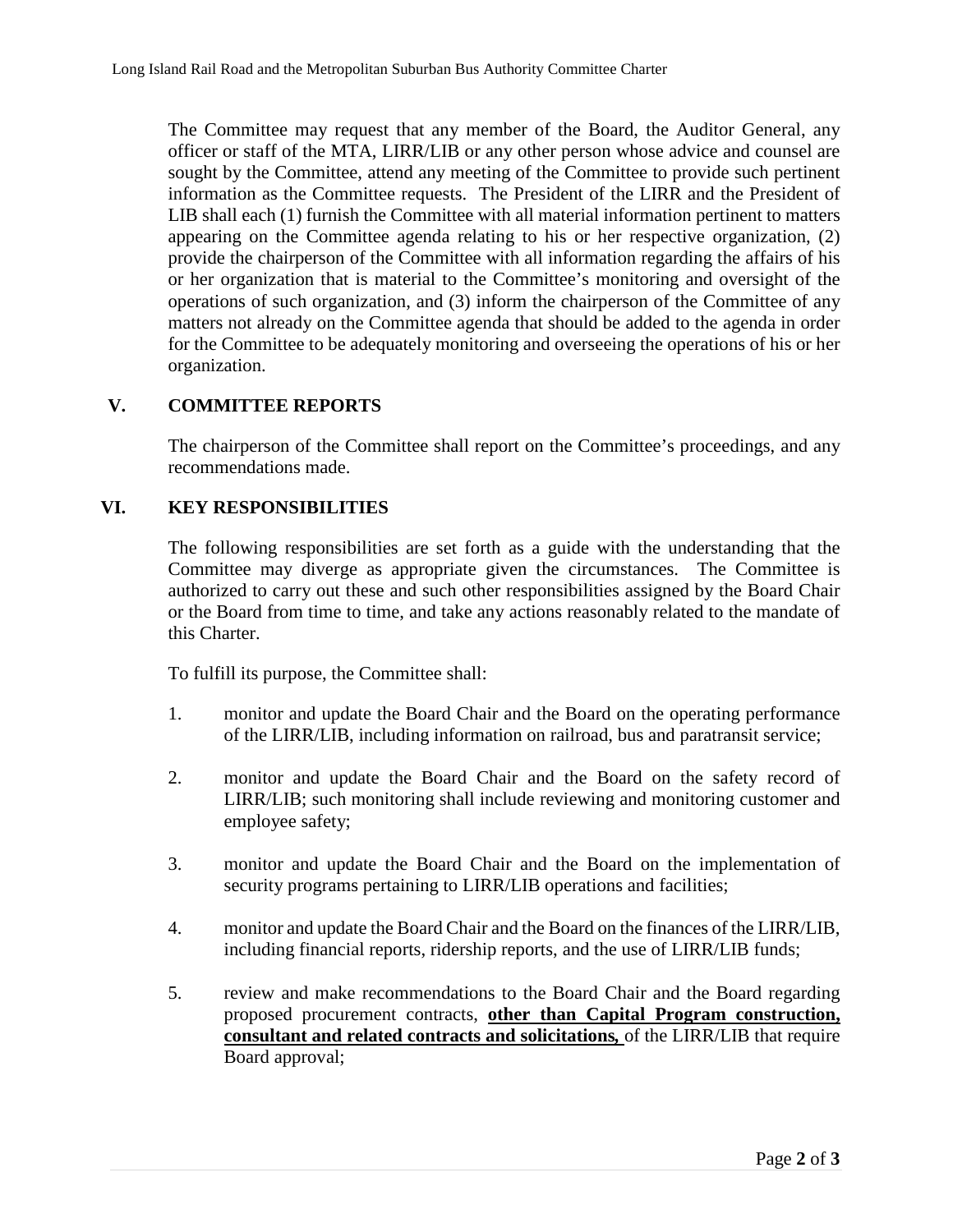- 6. review and make recommendations to the Board Chair and the Board regarding service and policy changes that require Board approval;
- 7. facilitate the identification of approaches and solutions that address LIRR/LIB security issues, including best practices in national and international security respecting transportation operations and facilities and review and make recommendations to the Board Chair and the Board regarding LIRR/LIB security issues; and
- 8. review periodically with the Counsel of the MTA, the Chief Compliance Officer, and the Counsel of the LIRR/LIB: (i) legal and regulatory matters that may have a material impact on the LIRR/LIB; and (ii) the scope and effectiveness of compliance policies and programs.

- 1. set the annual work plan for the committee;
- 2. conduct an annual self-evaluation of the performance of the Committee, including its effectiveness and compliance with this Charter;
- 3. review and assess the adequacy of this Charter annually; and
- 4. report regularly to the Board Chair and the Board on Committee findings and recommendations and any other matters the Committee deems appropriate or the Board Chair or the Board requests, and maintain minutes or other records of Committee meetings and activities.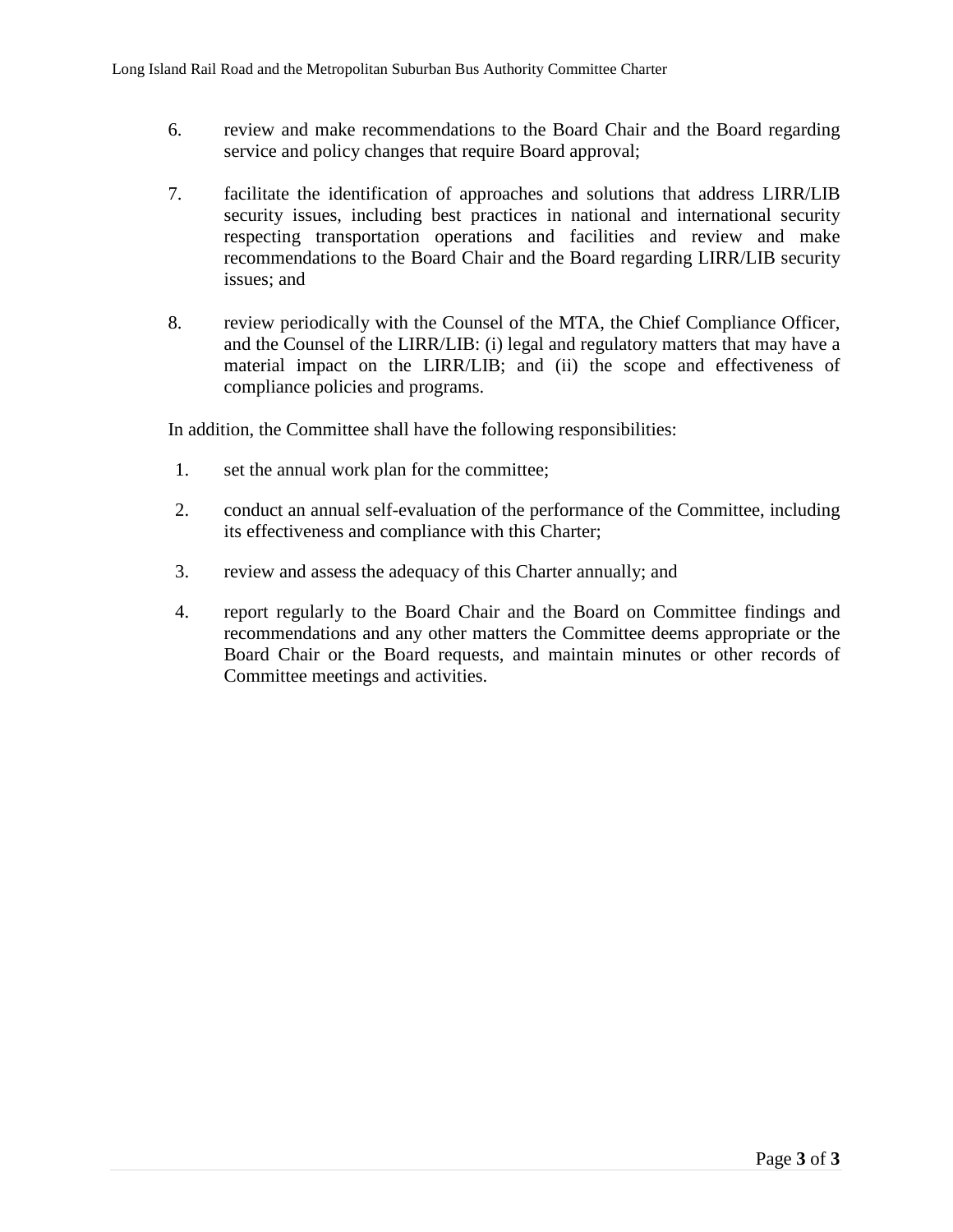

#### **COMMITTEE ON OPERATIONS OF THE METRO-NORTH COMMUTER RAILROAD**

This Charter for the Committee on the Operations of the Metro-North Commuter Railroad was adopted by the Board Chair and a majority of the members of Board of the Metropolitan Transportation Authority, a public benefit corporation established under the laws of the State of New York (together with any other entity or corporation for which the members of the Metropolitan Transportation Authority serve as a board of directors, the "MTA"), as amended on November 17, 2021.

#### **I. PURPOSE**

The Committee on the Operations of the Metro-North Commuter Railroad (the "Committee") shall assist the Board Chair and the Board in fulfilling their responsibility to monitor and oversee the operations of the Metro-North Commuter Railroad Company ("Metro-North").

## **II. COMMITTEE AUTHORITY**

In discharging its role, the Committee is empowered to investigate any matter brought to its attention. To facilitate any such investigation, the chairperson of the Committee shall have access to all books, records, facilities and staff of the MTA and/or Metro-North. The foregoing is not intended to alter or curtail existing rights of individual Board members to access books, records or staff in connection with the performance of their fiduciary duties as Board members.

## **III. COMMITTEE MEMBERSHIP**

The Committee shall consist of 3 or more members of the Board, appointed by the Board Chair. If not otherwise a member of the Committee, each Vice-Chair of the Board shall be an ex officio member of the Committee. The Board Chair shall appoint the chairperson of the Committee. In the absence of the chairperson at a meeting of the Committee, the Board Chair shall appoint a temporary chairperson to chair such meeting. A member of the Committee may be removed, for cause or without cause, by the Board Chair.

#### **IV. COMMITTEE MEETINGS**

The Committee shall meet on a regularly-scheduled basis at least 11 times per year, and more frequently as circumstances dictate. The Committee shall cause to be kept adequate minutes of all its proceedings, which shall include records of any action taken. Committee members will be furnished with copies of the minutes of each meeting. Meetings of the Committee shall be open to the public, and the Committee shall be governed by the rules regarding public meetings set forth in the applicable provisions of the Public Authorities Law and Article 7 of the Public Officers Law that relate to public notice, public speaking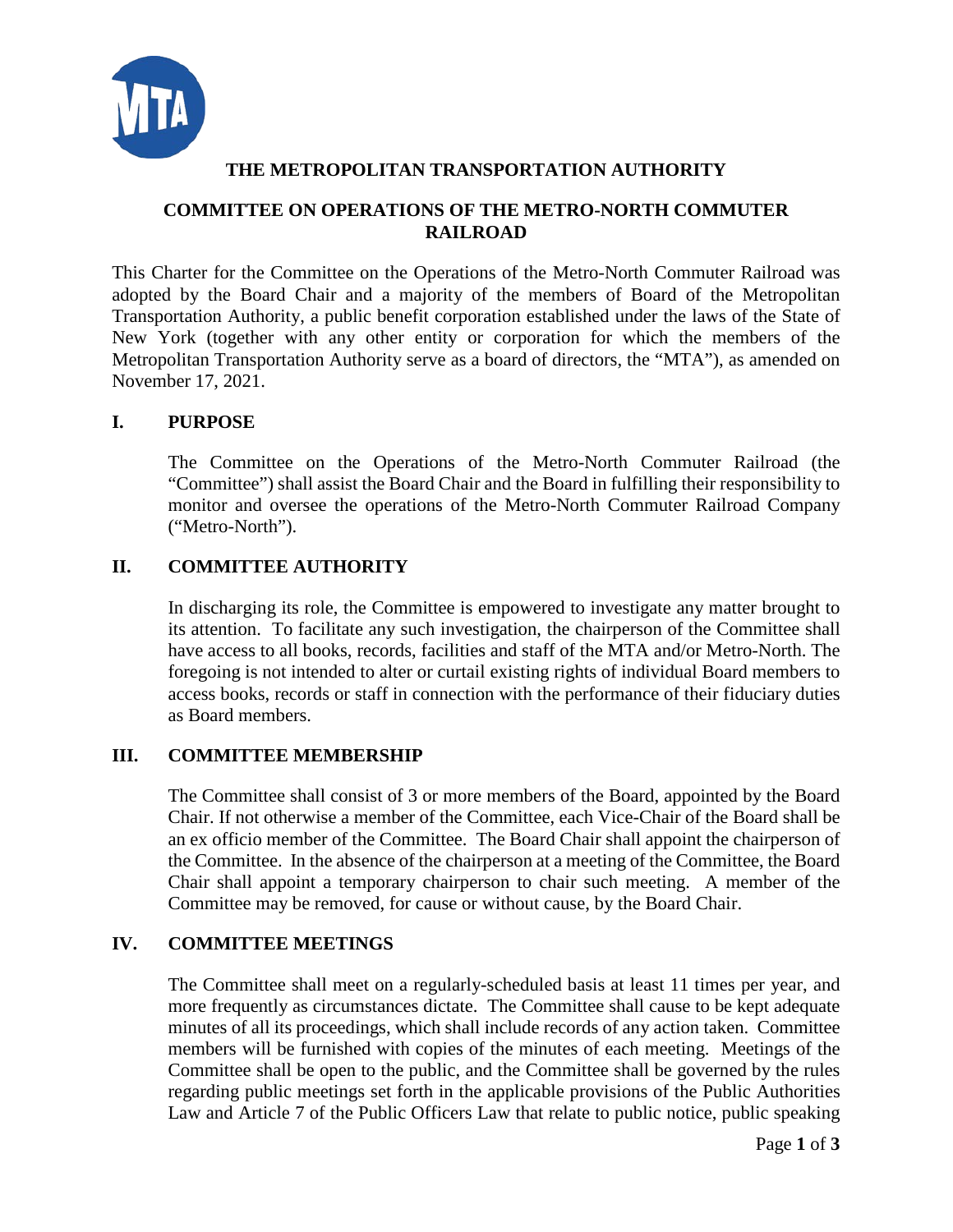and the conduct of executive session. The Committee may form and assign responsibilities to subcommittees when appropriate.

The Committee may request that any member of the Board, the Auditor General, any officer or staff of the MTA, Metro-North or any other person whose advice and counsel are sought by the Committee, attend any meeting of the Committee to provide such pertinent information at the Committee requests. The President of Metro-North shall h (1) furnish the Committee with all material information pertinent to matters appearing on the Committee agenda relating to his or her organization, (2) provide the chairperson of the Committee with all information regarding the affairs of his or her organization that is material to the Committee's monitoring and oversight of the operations of such organization, and (3) inform the chairperson of the Committee of any matters not already on the Committee agenda that should be added to the agenda in order for the Committee to be adequately monitoring and overseeing the operations of his or her organization.

#### **V. COMMITTEE REPORTS**

The chairperson of the Committee shall report on the Committee's proceedings, and any recommendations made.

#### **VI. KEY RESPONSIBILITIES**

The following responsibilities are set forth as a guide with the understanding that the Committee may diverge as appropriate given the circumstances. The Committee is authorized to carry out these and such other responsibilities assigned by the Board Chair or the Board from time to time, and take any actions reasonably related to the mandate of this Charter.

To fulfill its purpose, the Committee shall:

- 1. monitor and update the Board Chair and the Board on the operating performance of Metro-North, including information on railroad service;
- 2. monitor and update the Board Chair and the Board on the safety record of Metro-North; such monitoring shall include reviewing and monitoring customer and employee safety;
- 3. monitor and update the Board Chair and the Board on the implementation of security programs pertaining to Metro-North operations and facilities;
- 4. monitor and update the Board Chair and the Board on the finances of Metro-North, including financial reports, ridership reports, and the use of funds by Metro-North;
- 5. review and make recommendations to the Board Chair and the Board regarding proposed procurement contracts, **other than Capital Program construction, consultant and related contracts and solicitations***,* of Metro-North that require Board approval;
- 6. review and make recommendations to the Board Chair and the Board regarding Metro-North service and policy changes that require Board approval;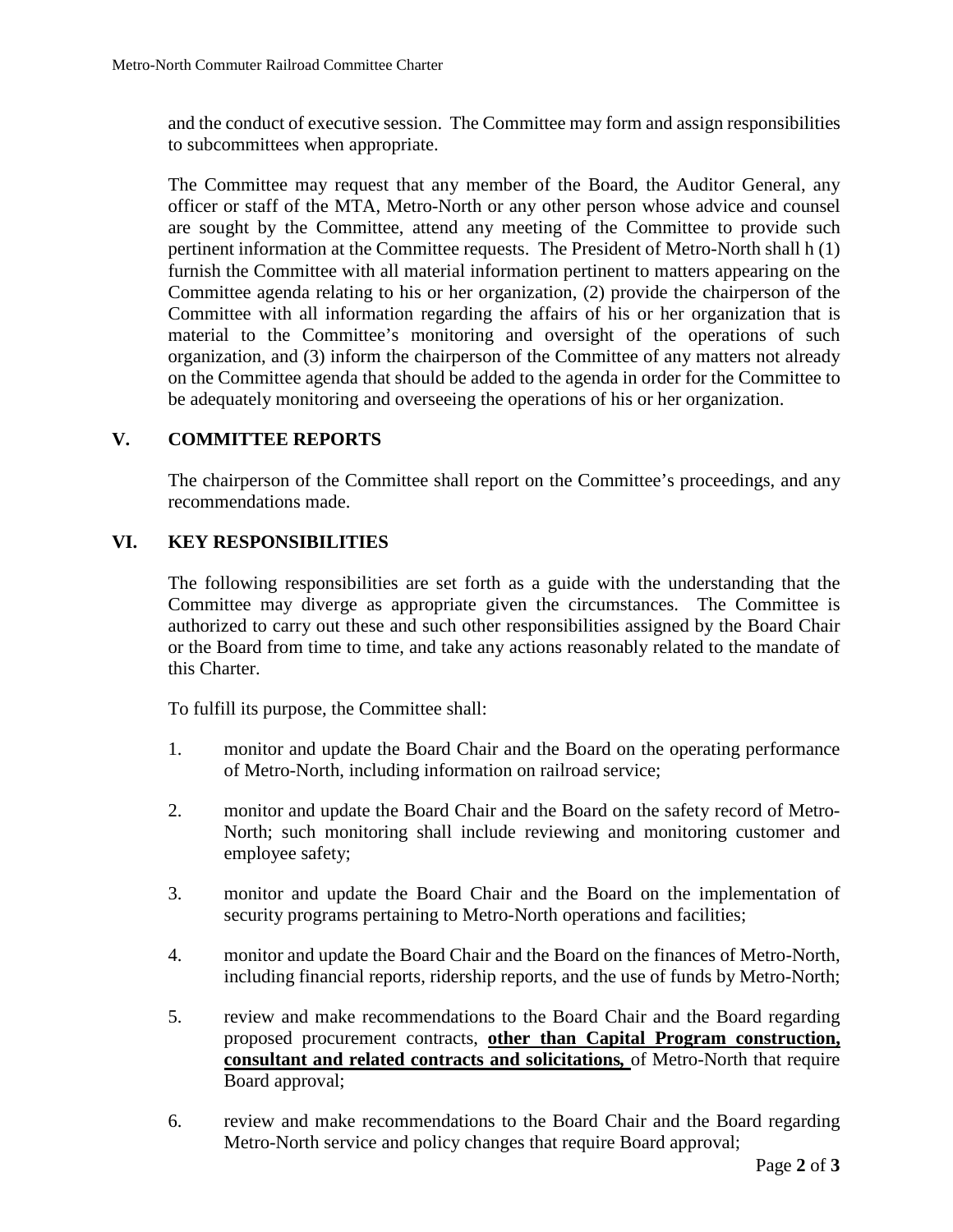- 7. facilitate the identification of approaches and solutions that address Metro-North security issues, including best practices in national and international security respecting transportation operations and facilities and review and make recommendations to the Board Chair and the Board regarding Metro-North security issues; and
- 8. review periodically with the Counsel of the MTA, the Chief Compliance Officer, and the Counsel of Metro-North: (i) legal and regulatory matters that may have a material impact on Metro-North; and (ii) the scope and effectiveness of compliance policies and programs.

- 1. set the annual work plan for the committee;
- 2. conduct an annual self-evaluation of the performance of the Committee, including its effectiveness and compliance with this Charter;
- 3. review and assess the adequacy of this Charter annually; and
- 4. report regularly to the Board Chair and the Board on Committee findings and recommendations and any other matters the Committee deems appropriate or the Board Chair or the Board requests and maintain minutes or other records of Committee meetings and activities.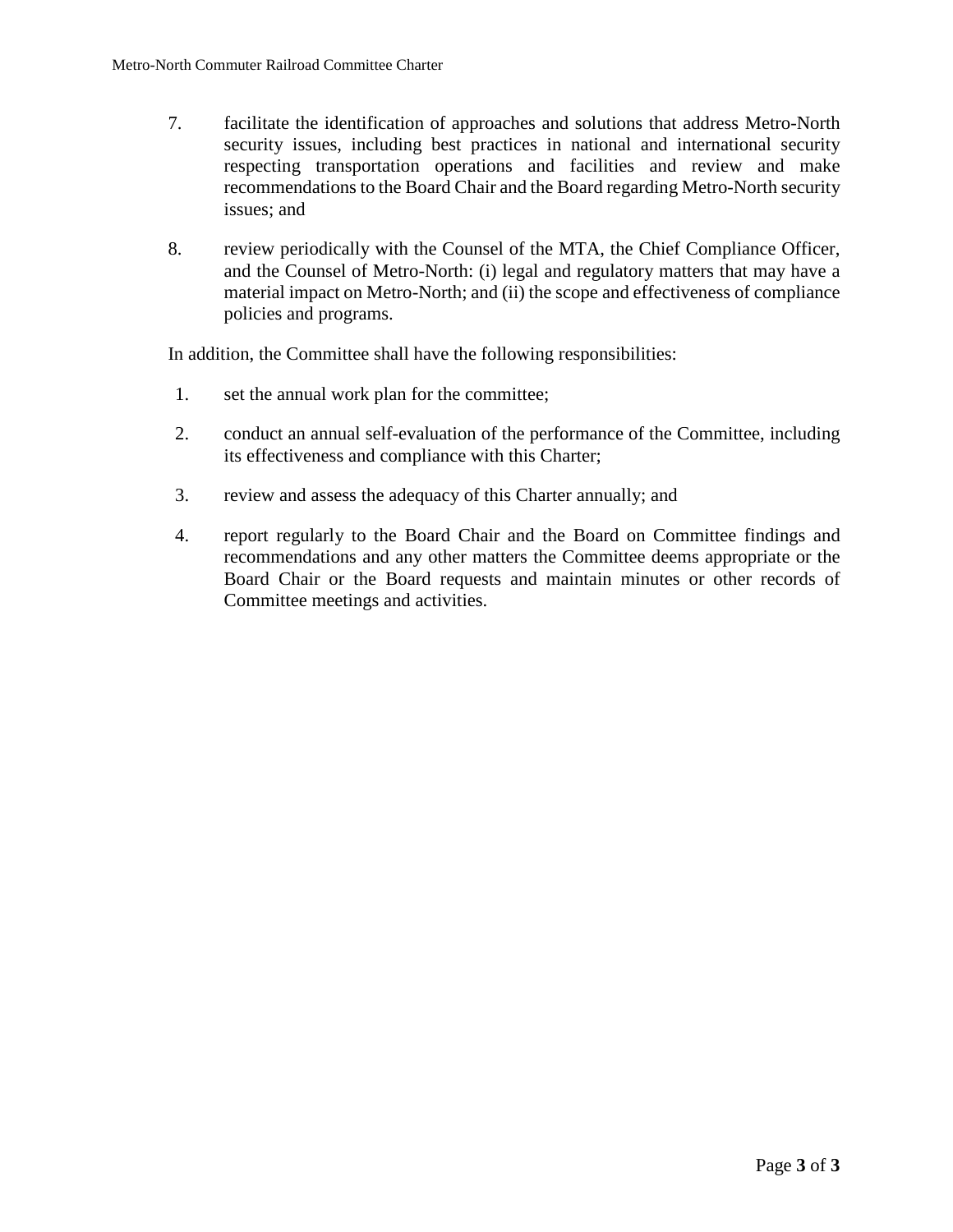

## **COMMITTEE ON OPERATIONS OF THE NEW YORK CITY TRANSIT AUTHORITY, THE MANHATTAN AND BRONX SURFACE TRANSIT OPERATING AUTHORITY, THE STATEN ISLAND RAPID TRANSIT OPERATING AUTHORITY AND THE MTA BUS COMPANY**

This Charter for the Committee on Operations of the New York City Transit Authority, the Manhattan and Bronx Surface Transit Operating Authority, the Staten Island Rapid Transit Operating Authority and the MTA Bus Company was adopted by the Board Chair and a majority of the members of Board of the Metropolitan Transportation Authority, a public benefit corporation established under the laws of the State of New York (together with any other entity or corporation for which the members of the Metropolitan Transportation Authority serve as a board of directors, the "MTA"), as amended on November 17, 2021.

#### **I. PURPOSE**

The Committee on Operations of the New York City Transit Authority, the Manhattan and Bronx Surface Transit Operating Authority, and the Staten Island Rapid Transit Operating Authority and the MTA Bus Company (the "Committee") shall assist the Board Chair and the Board in fulfilling their responsibility to monitor and oversee the operations of the New York City Transit Authority, the Manhattan and Bronx Surface Transit Operating Authority and the Staten Island Rapid Transit Operating Authority (collectively, "NYCT") and of the MTA Bus Company ("MTA Bus").

## **II. COMMITTEE AUTHORITY**

In discharging its role, the Committee is empowered to investigate any matter brought to its attention. To facilitate any such investigation, the chairperson of the Committee shall have access to all books, records, facilities and staff of the MTA, NYCT and/or MTA Bus. The foregoing is not intended to alter or curtail existing rights of individual Board members to access books, records or staff in connection with the performance of their fiduciary duties as Board members.

## **III. COMMITTEE MEMBERSHIP**

The Committee shall consist of 3 or more members of the Board, appointed by the Board Chair. If not otherwise a member of the Committee, each Vice-Chair of the Board shall be an ex officio member of the Committee. The Board Chair shall appoint the chairperson and the vice-chairperson of the Committee. The vice-chairperson of the Committee shall be a person recommended to the Board by the Mayor of the City of New York. In the absence of the chairperson at a meeting of the Committee, the vice chairperson shall chair such meeting. In the absence of the chairperson and the vice chairperson, the Board Chair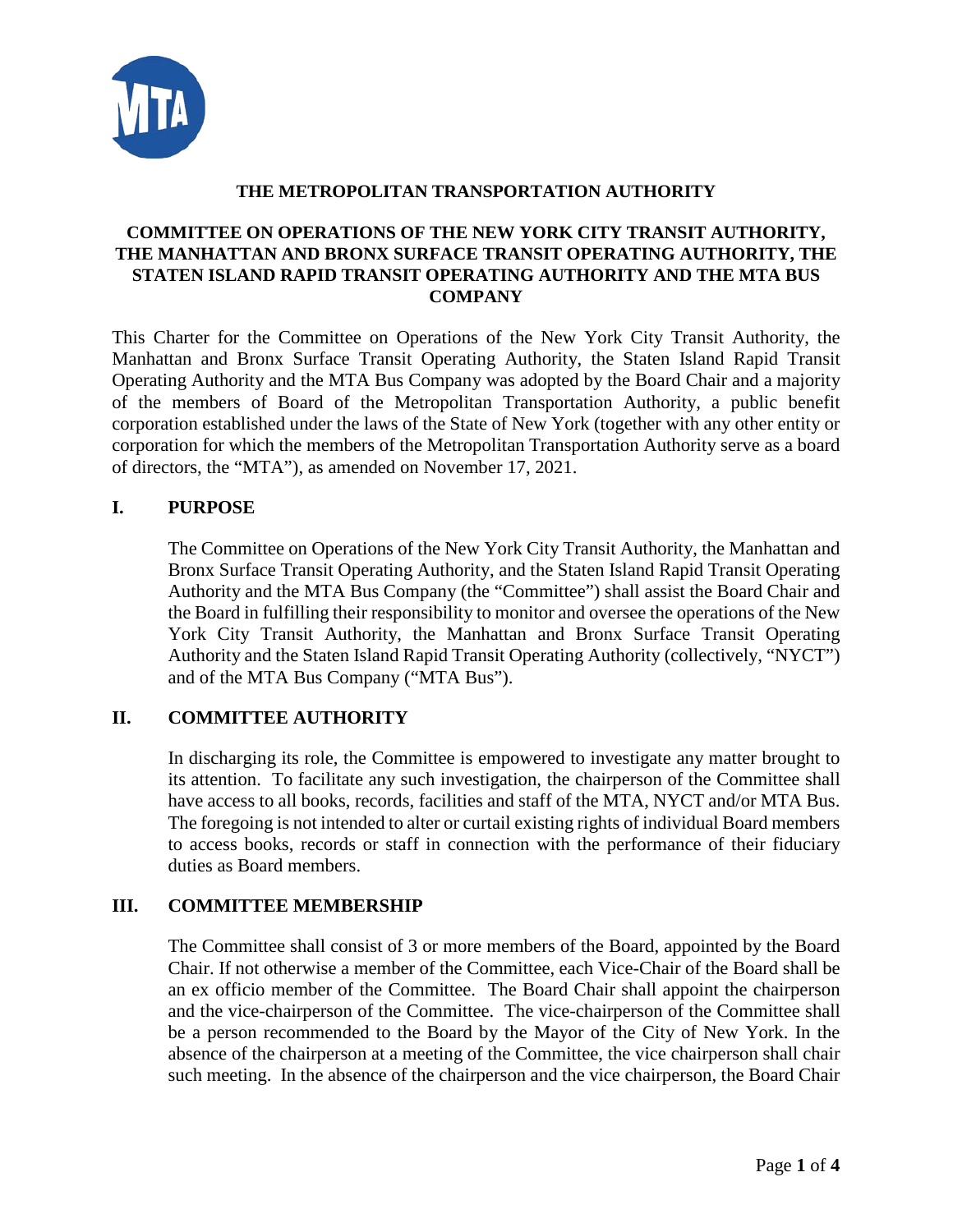New York City Transit Authority, Manhattan and Bronx Surface Transit Operating Authority, Staten Island Rapid Transit Operating Authority and MTA Bus Company Committee Charter

shall appoint a temporary chairperson to chair such meeting. A member of the Committee may be removed, for cause or without cause, by the Board Chair.

#### **IV. COMMITTEE MEETINGS**

The Committee shall meet on a regularly-scheduled basis at least 11 times per year, and more frequently as circumstances dictate. The Committee shall cause to be kept adequate minutes of all its proceedings, which shall include records of any action taken. Committee members will be furnished with copies of the minutes of each meeting. Meetings of the Committee shall be open to the public, and the Committee shall be governed by the rules regarding public meetings set forth in the applicable provisions of the Public Authorities Law and Article 7 of the Public Officers Law that relate to public notice, public speaking and the conduct of executive session. The Committee may form and assign responsibilities to subcommittees when appropriate.

The Committee may request that any member of the Board, the Auditor General, any officer or staff of the MTA, the NYCT, MTA Bus or any other person whose advice and counsel are sought by the Committee, attend any meeting of the Committee to provide such pertinent information as the Committee requests. The President of NYCT and the President of MTA Bus, and shall each (1) furnish the Committee with all material information pertinent to matters appearing on the Committee agenda relating to his or her respective organization, (2) provide the chairperson of the Committee with all information regarding the affairs of his or her respective organization that is material to the Committee's monitoring and oversight of the operations of such organization, and (3) inform the chairperson of the Committee of any matters not already on the Committee agenda that should be added to the agenda in order for the Committee to be adequately monitoring and overseeing the operations of his or her organization.

#### **V. COMMITTEE REPORTS**

The chairperson of the Committee shall report on the Committee's proceedings, and any recommendations made.

#### **VI. KEY RESPONSIBILITIES**

The following responsibilities are set forth as a guide with the understanding that the Committee may diverge as appropriate given the circumstances. The Committee is authorized to carry out these and such other responsibilities assigned by the Board Chair or the Board from time to time, and take any actions reasonably related to the mandate of this Charter.

To fulfill its purpose, the Committee shall, with respect to NYCT and MTA Bus:

1. monitor and update the Board Chair and the Board on the operating performance of NYCT and MTA Bus, including information on subway, bus and paratransit service;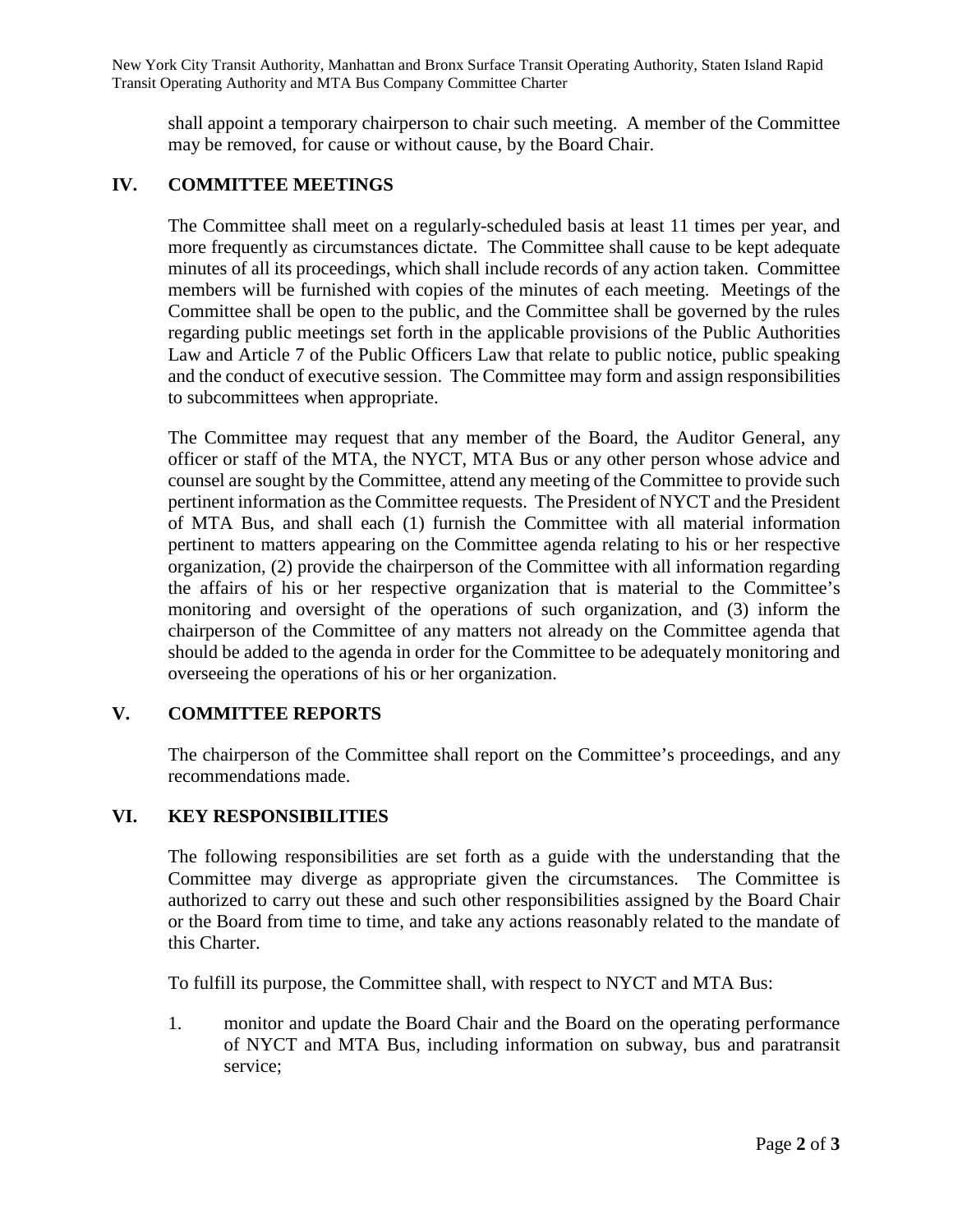New York City Transit Authority, Manhattan and Bronx Surface Transit Operating Authority, Staten Island Rapid Transit Operating Authority and MTA Bus Company Committee Charter

- 2. monitor and update the Board Chair and the Board on the safety record of NYCT and MTA Bus; such monitoring shall include reviewing and monitoring customer and employee safety as well as crime statistics;
- 3. monitor and update the Board Chair and the Board on the implementation of security programs pertaining to NYCT and MTA Bus operations and facilities;
- 4. monitor and update the Board Chair and the Board on the finances of NYCT and MTA Bus, including financial reports, ridership reports, and the use of funds by NYCT and MTA Bus;
- 5. review and make recommendations to the Board Chair and the Board regarding proposed procurement contracts, **other than Capital Program construction, consultant and related contracts and solicitations***,* of NYCT and MTA Bus that require Board approval;
- 6. review and make recommendations to the Board Chair and the Board regarding NYCT and MTA Bus service and policy changes that require Board approval;
- 7. facilitate the identification of approaches and solutions that address NYCT and MTA Bus security issues, including best practices in national and international security respecting transportation operations and facilities and review and make recommendations to the Board Chair and the Board regarding NYCT and MTA Bus security issues; and
- 8. review periodically with the Counsel of the MTA, the Chief Compliance Officer, and the Counsel of NYCT and MTA Bus: (i) legal and regulatory matters that may have a material impact on NYCT; and (ii) the scope and effectiveness of compliance policies and programs.

- 1. set the annual work plan for the committee;
- 2. conduct an annual self-evaluation of the performance of the Committee, including its effectiveness and compliance with this Charter;
- 3. review and assess the adequacy of this Charter annually; and
- 4. report regularly to the Board Chair and the Board on Committee findings and recommendations and any other matters the Committee deems appropriate or the Board Chair or the Board requests, and maintain minutes or other records of Committee meetings and activities.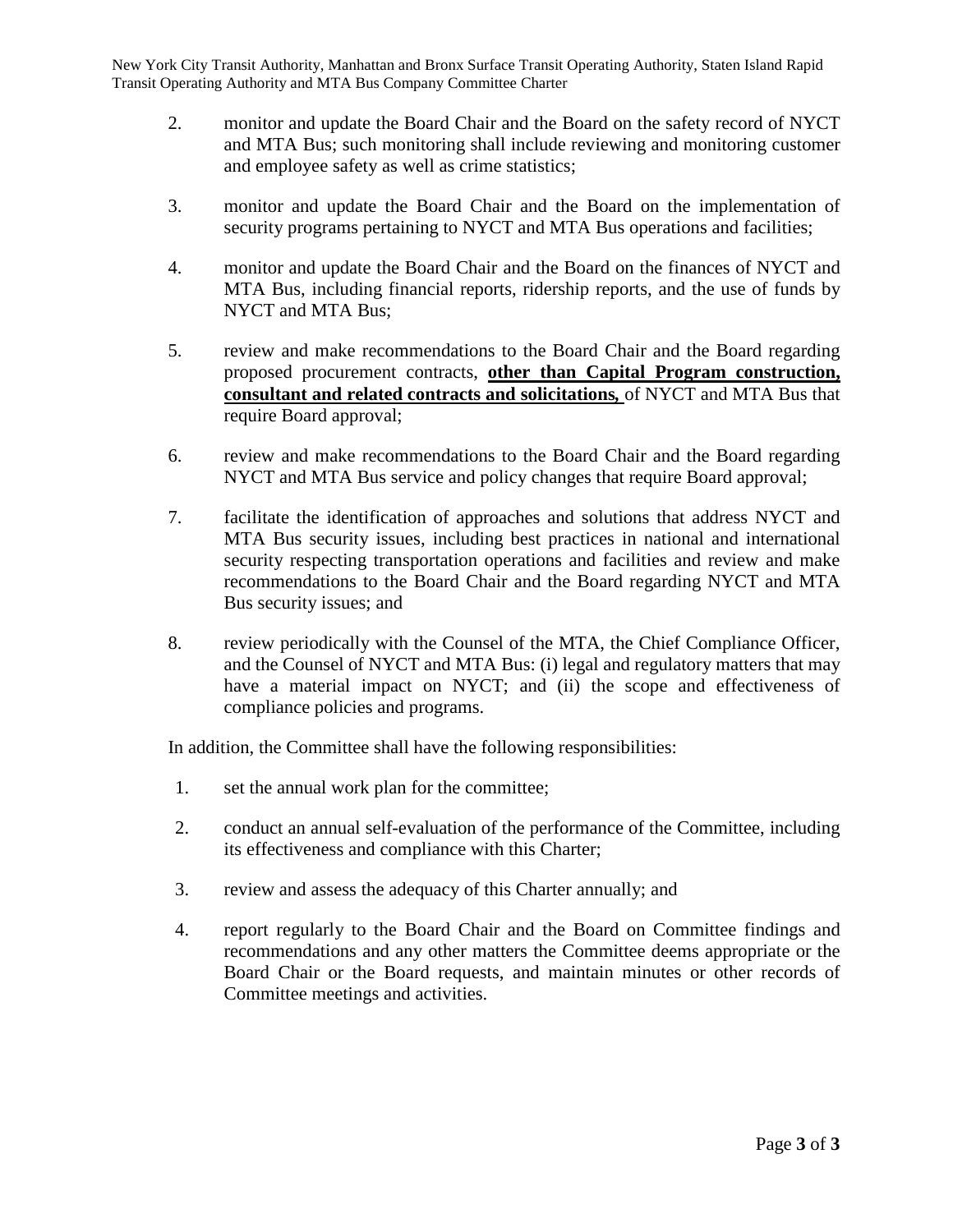

# **SAFETY COMMITTEE**

This Charter for the Safety Committee was adopted by the Board Chair and a majority of the members of Board of the Metropolitan Transportation Authority, a public benefit corporation established under the laws of the State of New York (together with any other entity or corporation for which the members of the Metropolitan Transportation Authority serve as a board of directors, the "MTA"), as amended on March 21, 2018.

#### **I. PURPOSE**

The Safety Committee (the "Committee") shall assist the Board Chair and the Board by reviewing, providing guidance, and making recommendations with respect to the management of safety on an MTA-wide basis.

The MTA manages safety through its "Safety Management System" or "SMS" which is a top-down, organization wide, data driven approach to managing safety risk and assuring the effectiveness of safety mitigations. SMS includes systematic policies, procedures, and practices for the management of safety risk.

#### **II. COMMITTEE AUTHORITY**

In discharging its role, the Committee is empowered to investigate any matter brought to its attention. To facilitate any such investigation, the chairperson of the Committee shall have access to all books, records, facilities and staff of the MTA (including any of its subsidiary corporations or affiliates). The foregoing is not intended to alter or curtail existing rights of individual Board members to access books, records or staff in connection with the performance of their fiduciary duties as Board members.

#### **III. COMMITTEE MEMBERSHIP**

The Committee shall consist of 3 or more members of the Board and shall include the Board Chair, the chairs of each operating committee of the Board, and each member of the Board recommended for appointment to the Board by a labor organization. All other members of the Committee shall be appointed by the Board Chair. If not otherwise a member of the Committee, each Vice-Chair of the Board shall be an ex officio member of the Committee. The Board Chair shall appoint the chairperson of the Committee. In the absence of the chairperson at a meeting of the Committee, the Board Chair shall appoint a temporary chairperson to chair such meeting. A member of the Committee may be removed, for cause or without cause, by the Board Chair.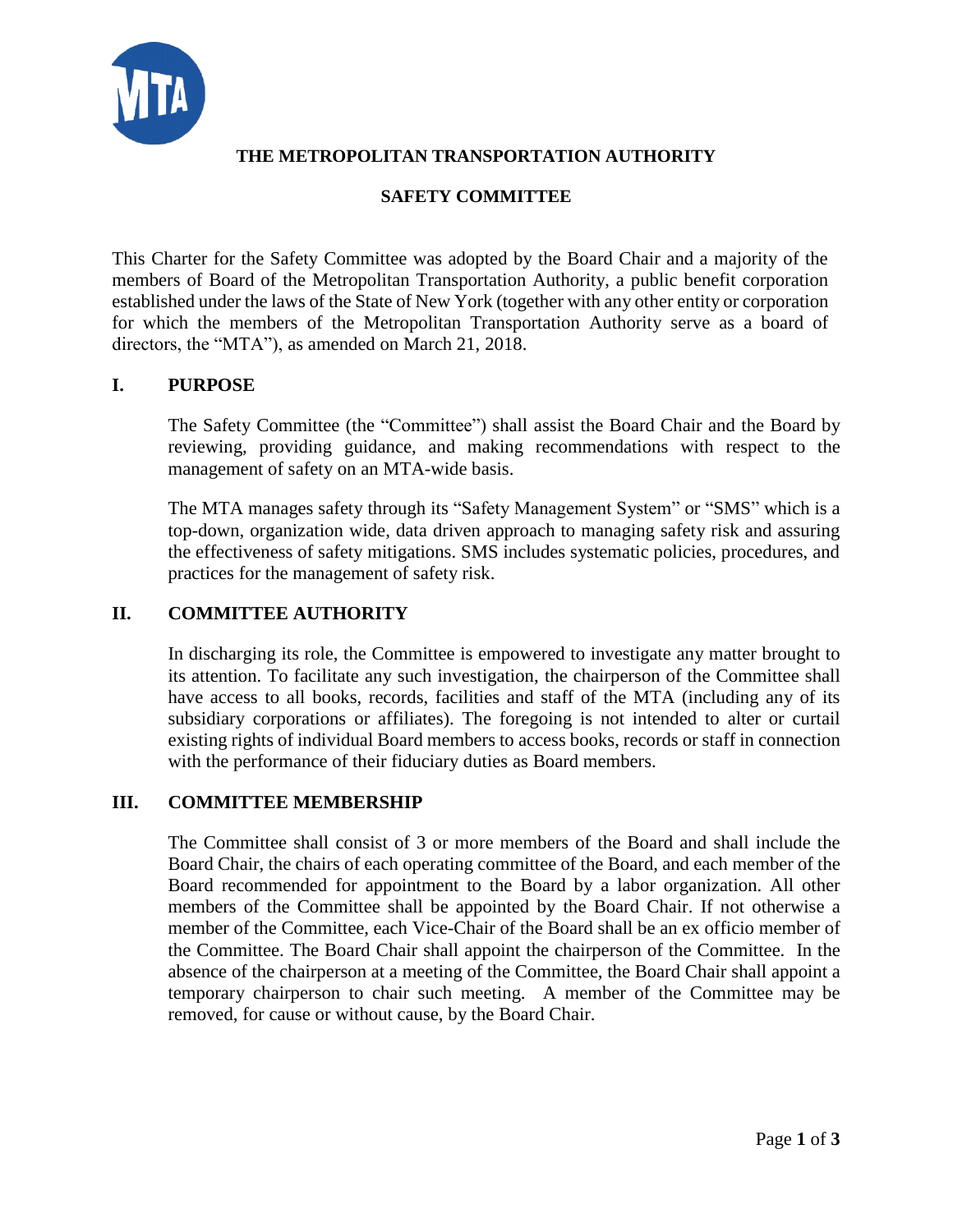#### **IV. COMMITTEE MEETINGS**

The Committee shall meet on a regularly-scheduled basis at least 4 times per year, and more frequently as circumstances dictate. The Committee shall cause to be kept adequate minutes of all its proceedings and records of any action taken. Committee members will be furnished with copies of the minutes of each meeting. Meetings of the Committee shall be open to the public, and the Committee shall be governed by the rules regarding public meetings set forth in the applicable provisions of the Public Authorities Law and Article 7 of the Public Officers Law that relate to public notice, public speaking and the conduct of executive session. The Committee may form and assign responsibilities to subcommittees when appropriate. The Committee may request that any member of the Board, the Chief Safety Officer, the Auditor General, any officer or staff of the MTA, or any other person whose advice and counsel are sought by the Committee, attend any meeting of the Committee to provide such pertinent information as the Committee requests. The Chief Safety Officer shall (1) furnish the Committee with all material information pertinent to matters appearing on the Committee agenda relating to safety on an MTA-wide basis, (2) provide the chairperson of the Committee with all information regarding safety on an MTA-wide basis that is material to the Committee's monitoring and oversight of safety on an MTA-wide basis, and (3) inform the chairperson of the Committee of any matters not already on the Committee agenda that should be added to the agenda in order for the Committee to be adequately monitoring and overseeing safety on an MTA-wide basis.

#### **V. COMMITTEE REPORTS**

The chairperson of the Committee shall report on the Committee's proceedings, and any recommendations made.

#### **VI. KEY RESPONSIBILITIES**

The following responsibilities are set forth as a guide with the understanding that the Committee may diverge as appropriate given the circumstances. The Committee is authorized to carry out these and such other responsibilities assigned by the Board Chair or the Board, from time to time, and take any actions reasonably related to the mandate of this Charter.

To fulfill its purpose, the Committee shall:

- 1. monitor the implementation and operation of the MTA's SMS;
- 2. monitor the safety record of the MTA and each of its subsidiaries and constituent authorities, including by selecting and reviewing key safety indicators;
- 3. provide a forum for the open discussion of safety issues among representatives from the MTA and each of its subsidiaries and constituent agencies; and
- 4. facilitate the identification of approaches and solutions that address MTA- wide safety issues.